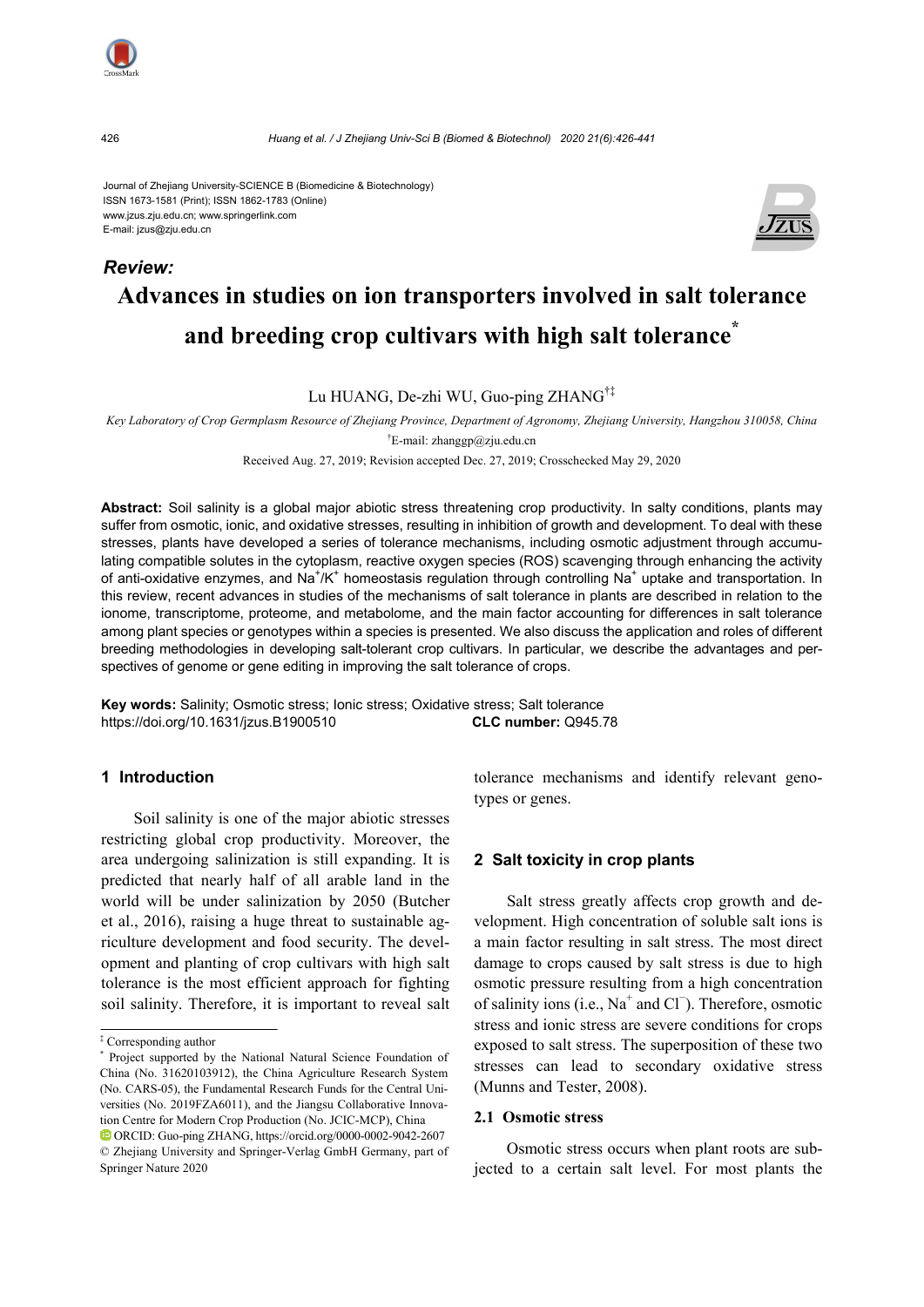threshold level is around 40 mmol/L NaCl (Munns and Tester, 2008). The onset of osmotic stress decreases the ability of plants to take up water. Dehydration may occur when the osmotic pressure of the external salt solution is higher than that of the root cells (Horie et al., 2012). This phase lasts for a short time, and leads to stomatal closure and inhibition of cell expansion in shoots (Isayenkov and Maathuis, 2019). The formation and development of regenerative organs of cereal crops are greatly affected by salt stress, which reduces the rate of panicle formation and changes flowering and maturity time (Munns and Rawson, 1999). Osmotic stress causes physiological water deficiency. In cereals, the major effect of salinity on shoots is a reduction in tillers per plant (Munns and Tester, 2008). For dicotyledonous species, the major effect is often a dramatic curtailing of leaf growth or a reduced number of branches (Munns and Tester, 2008).

## **2.2 Ionic stress**

Under salt stress, excessive uptakes of  $Na<sup>+</sup>$  and Cl<sup>−</sup> through transpiration streams cause cyto-toxicity and nutritional imbalance in plants, namely long-term ionic stress. Large amounts of salt ions, especially Na<sup>+</sup>, accumulated in shoots can reach toxic levels, inhibiting plant growth. The old leaves cannot sufficiently dilute the toxic ions by leaf expansion, thereby accelerating senescence. NaCl is a major component of saline soil. For some plants, such as citrus, Cl<sup>−</sup> is a more toxic ion than  $Na<sup>+</sup>$  (Moya et al., 2003). However, for most crops,  $Na<sup>+</sup>$  appears to have a lower toxic concentration threshold than Cl<sup>−</sup> (Tester and Davenport, 2003). The inhibition of  $K^+$  by  $Na^+$  in plants results in a significant reduction in  $K^+$  uptake and accumulation, and a significant increase in the  $Na^{+}/K^{+}$ ratio (Chen et al., 2007). The significant reduction of  $K<sup>+</sup>$  uptake may be connected to the phenomenon of salt stress-induced  $K^+$  loss (Chen et al., 2007; Wu et al., 2014). Too great an accumulation of  $Na<sup>+</sup>$  in shoots causes a decrease in other essential metal cations such as  $Ca^{2+}$  and  $Mg^{2+}$ , which in turn affects physiological and biochemical activities in plants (Chen et al., 2005; Munns, 2005; Wu et al., 2013a).

#### **2.3 Oxidative stress**

Salt stress is in general also accompanied by oxidative stress because of excessive generation

of reactive oxygen species (ROS), including  $O_2^-$ ,  $H_2O_2$ ,  $\cdot$ OH, and  $HO_2$  $\cdot$  (Zhu, 2001; Munns and Tester, 2008; Isayenkov, 2012). The excess ROS cannot be eliminated fast enough by antioxidant enzymes, leading to the formation of lipid free radicals, degradation of proteins and metabolites, and inhibition of biological metabolism. Eventually, under long-term salt stress, the stabilities of cell membranes and organelles are destroyed, photosynthesis is severely inhibited, and biosynthesis and nutrient transport are largely blocked (Zhu, 2001; Zahra et al., 2014). Therefore, in the middle and late stages of salt stress, oxidative stress will cause severe damage to plants. Usually, halophytic plants contain high amounts of antioxidant compounds in their tissues, which is one adaptive strategy enabling them to survive in harsh environments (Munns and Tester, 2008).

In short, salt stress causes severe inhibition of growth and development of crop plants through osmotic, ionic, and oxidative stresses.

#### **3 Mechanisms of salt tolerance in plants**

In the process of combating salt stress, plants have evolved a set of physiological and molecular mechanisms to adapt to the different stages of salt stress (Rajendran et al., 2009; Roy et al., 2014). Recently, "omic" methodologies have been widely used in studies of abiotic stress tolerance in plants (Nawrot et al., 2016; Meena et al., 2017). Multi-omic methods have proved effective and powerful for understanding complex molecular networks in plants (Nawrot et al., 2016; Wang et al., 2016). The responses of plant crops to salt stress have been intensively investigated at physiological and molecular levels. The ionome, proteome, metabolome, and transcriptome have been studied to understand the molecular responses involved in osmotic adjustment, ROS scavenging, energy metabolism,  $Na<sup>+</sup>$  detoxification, and ion homeostasis (Wu et al., 2013b; Shen et al., 2017, 2018; Huang et al., 2018).

#### **3.1 Osmotic adjustment**

To cope with osmotic stress, plants synthesize and accumulate compatible osmolytes to maintain turgor and osmotic potential, thereby increasing leaf stomatal conductance to conserve water and alleviate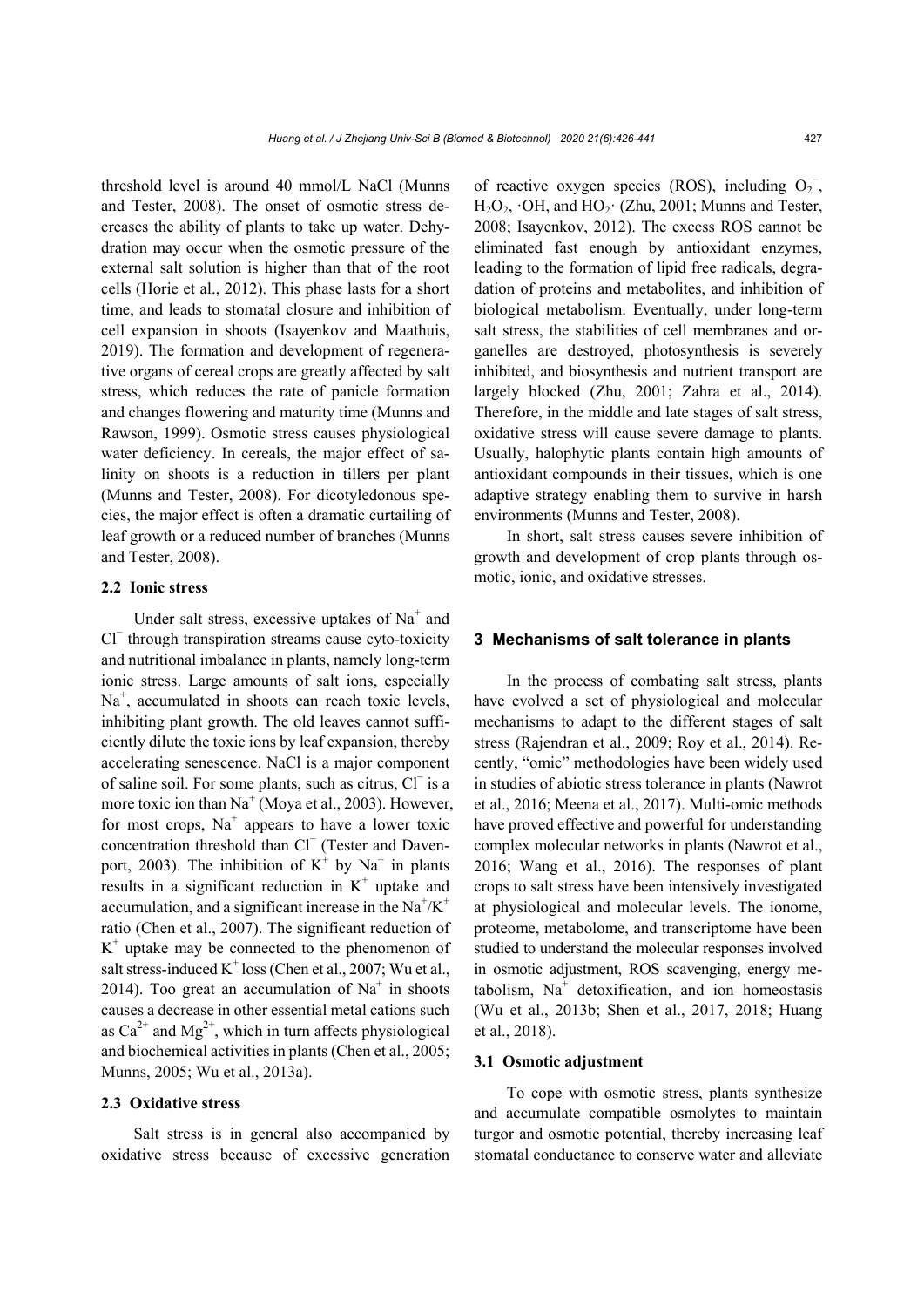plant growth inhibition (Passioura and Munns, 2000; Fricke and Peters, 2002; Roy et al., 2014). Compatible solutions include N-containing compounds, sugars, straight-chain polyhydric polyols, and cyclic polyhydric alcohols (Hare et al., 1998). Most glycophytes synthesize compatible solutions to fight against osmotic stress, but this strategy is "expensive" with the inhibition of growth rate as a cost (Munns and Gilliham, 2015). Metabolomic and proteomic analyses have revealed that amino acids like proline, and polyols like inositol, play important roles in developing salt tolerance in barley roots (Wu et al., 2013b; Shen et al., 2018). Similarly, results from studies of the maize (*Zea mays*) metabolome showed that salt stress leads to the enhanced formation of sugars, contributing to the mitigation of osmotic stress (Guo et al., 2017). Inorganic ions such as  $Na<sup>+</sup>$  also can be used as osmolytes provided that they are compartmentalized into vacuoles to reduce their cytotoxicity (Flowers and Colmer, 2008). Metabolomic and transcriptomic analyses revealed that sea barley (*Hordeum marinum*) accession H559 did not increase compatible solutions such as proline and maltose more than did barley (*Hordeum vulgare*) XZ113 or "Golden Promise," but accumulated Na<sup>+</sup> and K<sup>+</sup> as the "cheapest" form of osmotic adaptation in roots (Huang et al., 2018). For halophytes or salt-tolerant taxa, the uptake, transport, and compartmentalization of inorganic ions as osmoregulators may be an economical and efficient way to cope with osmotic stress.

#### **3.2 ROS scavenging and energy metabolism**

When plants are exposed to salt stress for a long time, the photosynthetic rate declines rapidly and ROS are generated, which have a strong oxidative ability and cause cytoplasmic membrane damage, irreversible metabolic dysfunction, and cell death (Miller et al., 2010). Correspondingly, plants have developed the defense system of ROS scavenging, mainly through antioxidative enzymes, such as superoxide dismutase (SOD), ascorbate peroxidase (APX), catelase (CAT), and glutathione peroxidase (GPX) (Miller et al., 2010; Wang et al., 2016). In most cases, stress tolerance in plants is achieved at the expense of energy consumption (Munns and Gilliham, 2015). Therefore, the energy distribution of plants exposed to salt stress is important for their survival and ability to thrive. Proteomic analyses showed that dehydroascorbate reductase and peroxidases scavenging ROS in roots, and phosphoglycerate kinase, triosephosphate isomerase, sedoheptulose-1, and 7-bisphosphatase related to photosynthesis in shoots, play important roles in salt tolerance in the early stage of salt exposure in barley (Shen et al., 2017). Salt stress caused a significant reduction in metabolites involved in the glycolysis pathway and an increase in those associated with the tricarboxylic acid (TCA) cycle in the shoots of a salt-sensitive Tibetan wild barley XZ169, but little change in the salt-tolerant line XZ26 (Shen et al., 2016). Multi-omic studies also showed that XZ26 adopted strategies of root adaptation to salt stress by enhancing antioxidant ability to cope with ROS and consuming less energy to produce biomass (Shen et al., 2018). Comparative transcriptomic and alternative splicing analyses of rice and barley found that differentially expressed genes (DEGs) associated with scavenging ROS and lowering energy consumption might contribute to the higher salt tolerance of barley (Fu et al., 2019).

## **3.3 Na<sup>+</sup> detoxification and ion homeostasis**

Relatively salt-tolerant plant species or genotypes commonly demonstrate a lower accumulation of Na<sup>+</sup> in shoots when under salt stress (Shen et al., 2016, 2017, 2018; Fu et al., 2018, 2019; Huang et al., 2018). On the other hand, highly tolerant species also show a high accumulation of  $Na<sup>+</sup>$  in roots (Fu et al., 2018, 2019; Huang et al., 2018). For most plant species, the main tissue organ to suffer  $Na<sup>+</sup>$  toxicity is the leaf, where  $Na<sup>+</sup>$  is highly accumulated due to ion deposition through the transpiration stream (Munns, 2002). Consequently, for most crops, the main physiological response to salt stress is to restrict  $Na<sup>+</sup>$  distribution, thereby lessening accumulation in shoots, even though the Na<sup>+</sup> content in roots may be greatly increased. Ion homeostasis is another ubiquitous physiological strategy for achieving salt tolerance in plants. The ionomic analysis of three barley genotypes differing in salt stress tolerance revealed that the rearrangement of nutrient elements (i.e., K, Mg, and Ca) in tissue organs possibly contributed to the development of salt tolerance (Wu et al., 2013a). K and Na compete with each other for their uptake and accumulation in plants (Chen et al., 2007). The ability to retain  $K^+$  in plant tissues under salt stress is important for achieving salt tolerance (Chen et al., 2005), and the  $K^+/Na^+$  ratio has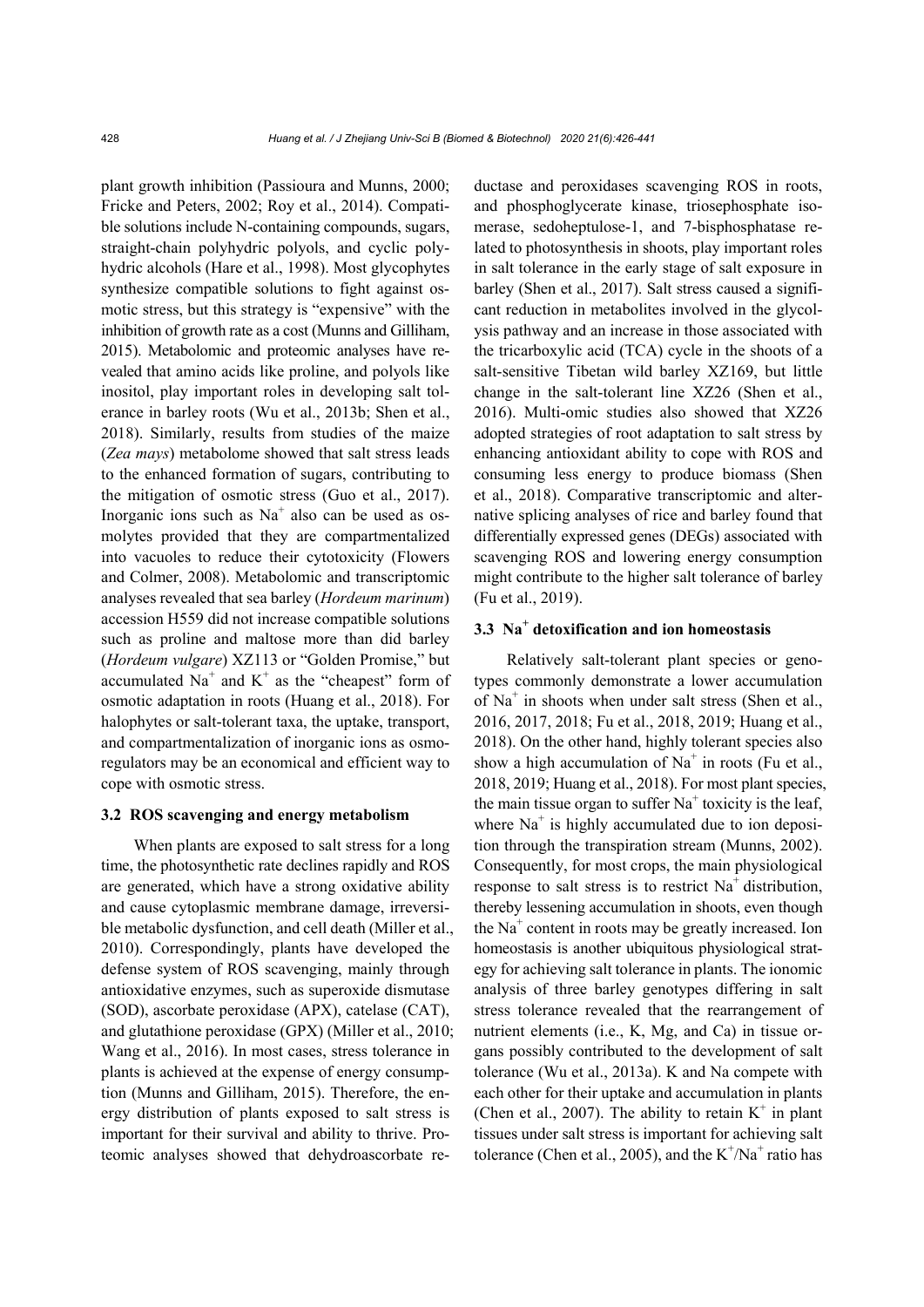been used to identify salt tolerance in different plants (Chen et al., 2007; Kronzucker et al., 2008; Shabala et al., 2010).  $K^+$  homeostasis, involving  $K^+$ -related programmed cell death and  $K^+$  as a signaling moiety in metabolic pathways, is closely linked to salt tolerance (Isayenkov and Maathuis, 2019).

In short, to adapt to the different stages of stress caused by salinity, plants have evolved complex physiological and molecular mechanisms including osmotic adjustment, ROS scavenging, energy metabolism, Na<sup>+</sup> detoxification, and ion homeostasis.

## **4 Genetic differences in salt tolerance among crops**

Salt tolerance differs greatly among plant species (Munns and Tester, 2008). According to their tolerance and adaptive evolution, plants can be divided into glycophytes and halophytes (Flowers and Colmer, 2008). Halophytes can grow normally in an environment with substantial amounts of salt and may even benefit from salty conditions (Shabala, 2013; Shabala et al., 2014). However, most crops are glycophytes, which are sensitive to salt stress. Even if the scope is narrowed down to within the Poaceae family, salt tolerance still differs greatly among genera such as barley (*H. vulgare*) and rice (*Oryza sativa*) (Ligaba and Katsuhara, 2010; Nevo and Chen, 2010; Hamam et al., 2016). Cultivated plant species and their wild relatives may differ significantly in their salt tolerance. For example, sea barley grass (*Hordeum marinum*) is a wild halophyte species, while other *Hordeum* species are glycophytes. In a physiological study, we showed that a sea barley grass accession H559 had higher salt tolerance than barley genotypes XZ113 and "Golden Promise" (Huang et al., 2018).

Comparative studies of plant species that differ greatly in salt tolerance are an effective way to understand the mechanisms of salt tolerance in plants (Fu et al., 2018, 2019; Huang et al., 2018). There may also be distinct differences in salt tolerance among genotypes within a plant species (Wu et al., 2014). However, the domestication of crops has resulted in a narrowing of genetic variation in wild crop relatives. Therefore, closely related species of crops are valuable genetic resources for modern agriculture and breeding (Dai et al., 2018; Isayenkov, 2019). For instance, our

previous study identified some Tibetan wild barley accessions, which showed higher salt tolerance than a well-recognized salt-tolerant barley cultivar CM72 (Qiu et al., 2011). The wide genetic diversity in salt tolerance among plant species and genotypes within a species could provide useful gene donors for improving the salt tolerance of crop cultivars.

Although great effort has been applied in exploiting natural variation, only modest improvements in salt stress tolerance in a few crops have been recorded for several reasons, including the complexity of salt tolerance, its interactions with other agronomic traits, and the limited understanding of the physiology and genetics of salt tolerance (Ismail and Horie, 2017).

## **5 Transporters involved in plant salt tolerance**

In the last two decades, many transporters related to salt tolerance have been identified in various plant species (Han et al., 2015). Among them, salt overly sensitive 1 (SOS1), high-affinity  $K^+$  transporter  $(HKT)$ , and  $Na<sup>+</sup>/H<sup>+</sup>$  exchanger (NHX) participate mainly in the processes of the uptake, long-distance transportation, and distribution of  $Na<sup>+</sup>$  and  $K<sup>+</sup>$ . Together with the  $K^+$  uptake permease (KUP)/ $K^+$  transporter  $(KT)$  family, stelar  $K^+$  outward rectifier (SKOR) and guard cell outward rectifying  $K^+$  channel (GORK; outward-rectifying  $K^+$  channels) families, arabidopsis K<sup>+</sup> transporter (AKT)/K<sup>+</sup> channel in *Arabidopsis tha* $liana$  (KAT; inward-rectifying  $K^+$  channel) family, two-pore  $K^+$  channels (TPKs), non-selective cation channel (NSCC),  $Ca^{2+}/cation$  exchanger (CCX) H<sup>+</sup>pyrophosphatase (PPase) and plasma membrane  $H^+$ adenosine triphosphatase (ATPase) pump, these transporters play an important role in maintaining  $Na^+/K^+$ homeostasis under salt stress (Fig. 1).

#### **5.1 SOS transporters**

The SOS pathway, containing a myristoylated calcium-binding protein SOS3, a serine/threonine protein kinase SOS2, and a plasma membrane  $Na<sup>+</sup>/H<sup>+</sup>$ antiporter SOS1, has been well characterized in *Arabidopsis* (Shi et al., 2000, 2002; Qiu et al., 2002; Quintero et al., 2002). The main mechanism of the SOS regulatory pathway is that a salt-stress-elicited calcium signal first activates SOS3 and SOS2 to form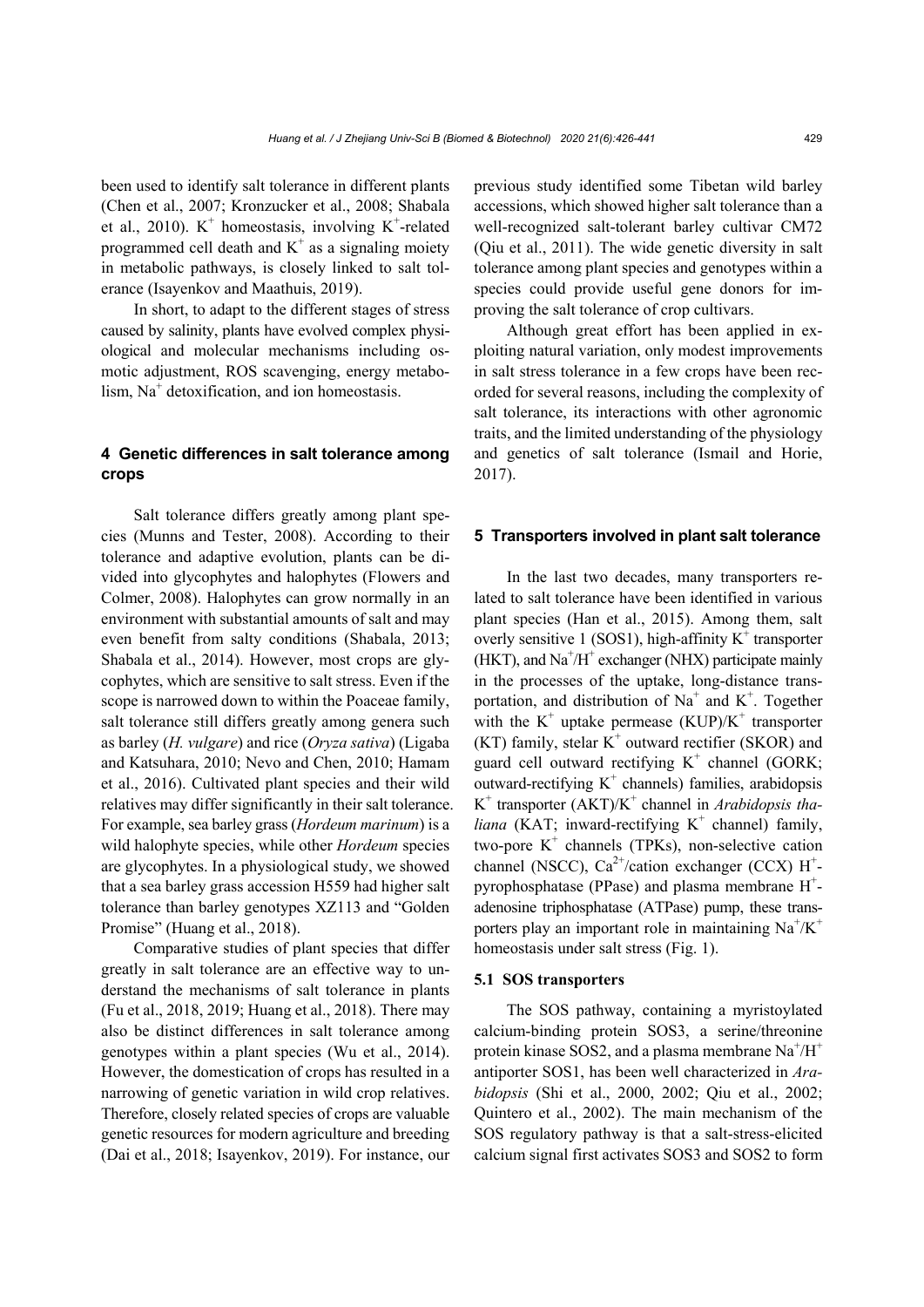

Fig. 1 Proposed working model for transmembrane transporters in regulating Na<sup>+</sup>/K<sup>+</sup> homeostasis The arrows in solid lines indicate the direction of Na<sup>+</sup> and K<sup>+</sup> flux, while dashed arrows indicate the direction of proton flux. Tm, *Triticum monococcum*; Os, *Oryza sativa*; At, *Arabidopsis thaliana*; HKT, high-affinity K<sup>+</sup> transporter; SOS, salt overly sensitive; NHX, Na<sup>+</sup>/H<sup>+</sup> exchanger; TPK, two-pore K<sup>+</sup> channel; P<sub>i</sub>, inorganic phosphorus; PP<sub>i</sub>, pyrophosphate; Ta, Triticum aestivum; Hv, *Hordeum vulgare*; SKOR, stelar K<sup>+</sup> outward rectifier; ADP, adenosine diphosphate; ATP, adenosine triphosphate; KUP, K<sup>+</sup> uptake permease; HAK, high-affinity potassium transporter; KT, K<sup>+</sup> transporter; PIP, plasma membrane intrinsic protein; NSCCs, non-selective cation channels; AKT, K<sup>+</sup> transporter; KAT, K<sup>+</sup> channel in *Arabidopsis thaliana*; Cyt, cytoplasm; GORK, guard cell outward rectifying  $K^+$  channel

a protein kinase complex, and then SOS1 is phosphorylated and activated by the SOS3-SOS2 complex to gain the function of achieving  $Na<sup>+</sup>$  efflux from cells (Shi et al., 2000, 2002) (Fig. 1). It seems likely that SOS1 could also be phosphorylated in a phospholipase D (PLD) signaling pathway-dependent manner (Yu et al., 2010). A high  $Na<sup>+</sup>$  concentration increases the enzyme activity of  $PLDa1$ , leading to fast accumulation of phosphatidic acid (PA) as a lipid second messenger. PA in turn activates mitogen-activated protein kinase 6 (MPK6), which can directly phosphorylate SOS1 (Yu et al., 2010). Apart from in *Ar* $abidopsis$ , the Na<sup>+</sup>/H<sup>+</sup> antiporter SOS1 was also functionally characterized in rice (Martínez-Atienza et al., 2007; el Mahi et al., 2019), wheat (Xu et al., 2008a), and tomato (Huertas et al., 2012). The *SOS1*  gene expression pattern, combined with the results of ion analysis in *sos1* mutant plants, suggests that SOS1 has several roles in adjusting ion homeostasis: (1)  $Na<sup>+</sup>$ 

efflux from roots; (2) slowing down  $Na<sup>+</sup>$  accumulation in the cytoplasm to allow time for  $Na<sup>+</sup>$  storage in vacuoles; and  $(3)$  controlling long-distance Na<sup>+</sup> transport between roots and leaves (Shi et al., 2000, 2002; Qiu et al., 2002; Quintero et al., 2002; Zhu, 2003; el Mahi et al., 2019). It has also been found that cells lacking vacuoles, such as root tip cells, exhibit high SOS1 activity. However, the disadvantage of this type of  $Na<sup>+</sup>$  extrusion is the loss of the plasma membrane  $H<sup>+</sup>$ gradient. Enhanced levels of SOS1 expression may increase tolerance to  $Na<sup>+</sup>$ , but plant growth remains relatively slow (Isayenkov and Maathuis, 2019). Moreover, the unusually long cytoplasmic tail of SOS1 is thought to be involved in  $Na<sup>+</sup>$  sensing (Shi et al., 2000; Zhu, 2003). A recent study measured the acute Na<sup>+</sup> sensitivity of *sos1* plants at low NaCl concentrations to avoid the effects of osmotic stress. Roots of the *sos1* mutant showed a marked downregulation of genes, although the plants suffered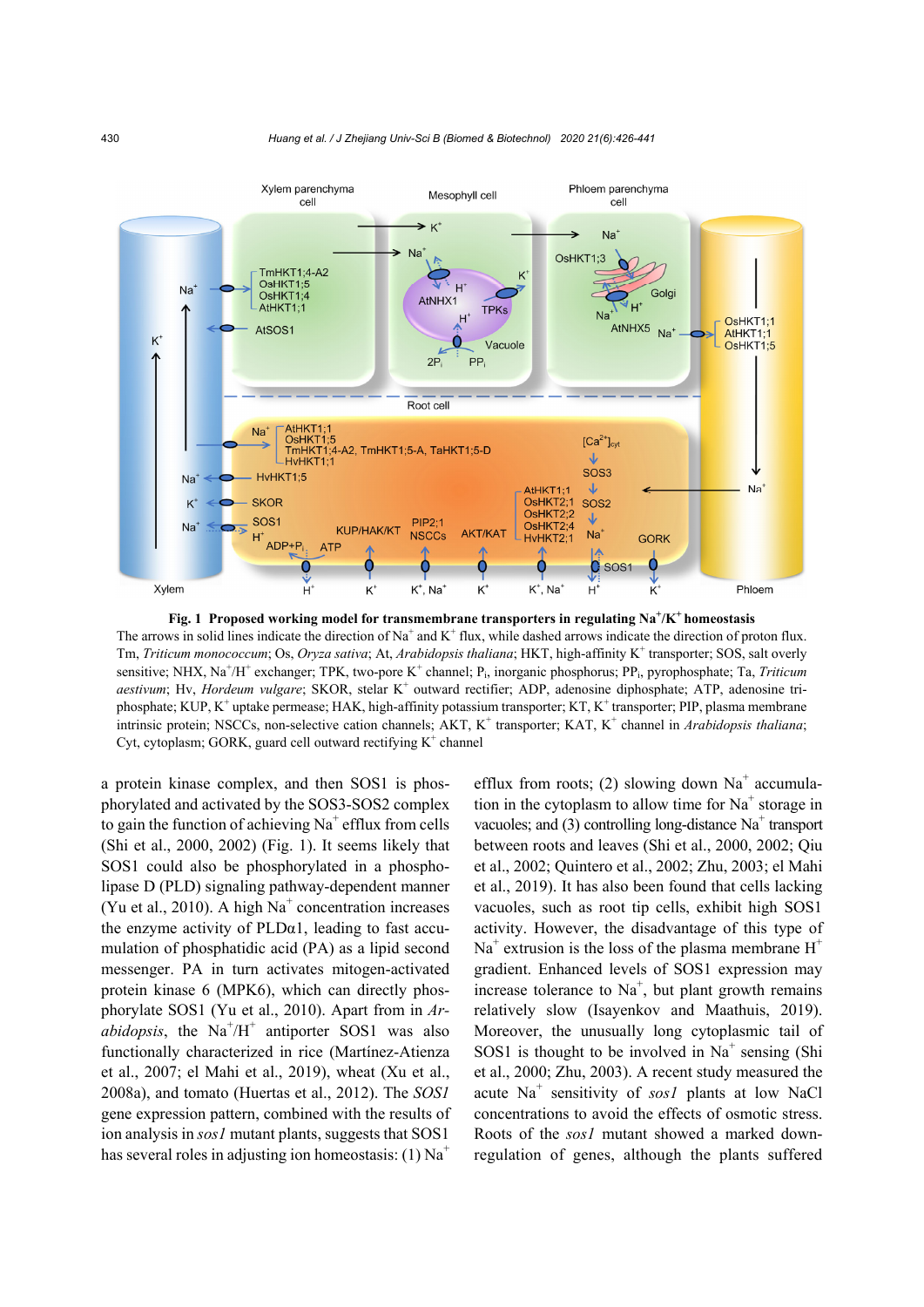from greater stress, indicating impaired stress detection or an inability to mount a comprehensive response to salinity stress without SOS1 (el Mahi et al., 2019).

## **5.2 NHX transporters**

At the cellular level, high amounts of  $Na<sup>+</sup>$  can be tolerated if intracellular compartmentalization maintains a cytoplasmic Na<sup>+</sup> concentration as low as 10– 30 mmol/L (Munns and Tester, 2008). Most tonoplastlocalized NHXs such as AtNHX1, AtNHX2, and OsNHX5 function by sequestering  $Na<sup>+</sup>$  into vacuoles (Fukuda et al., 2011; Bassil et al., 2012). AtNHX5, localized in golgi and trans-golgi networks, functions by trafficking Na<sup>+</sup> into vacuoles (Bassil et al., 2011a). These processes are considered an economic strategy for adapting to salinity as they not only prevent  $Na<sup>+</sup>$ toxicity in the cytosol, but also use  $Na<sup>+</sup>$  as an osmolyte in the vacuole to alleviate osmotic stress (Zhu, 2003; Munns and Tester, 2008; Bassil et al., 2012). In *Arabidopsis*, AtNHX1 and AtNHX2 are the most abundant NHX members (Bassil et al., 2012). However, overexpression of *AtNHX1* causes only a slight improvement in salt tolerance in *Arabidopsis*. Moreover, the tolerance level is much lower than that of transgenic plants overexpressing *AtSOS1* (Yang et al., 2009). This suggests that  $Na<sup>+</sup>$  compartmentalization has a minor effect on the engineering of salt-tolerant crops. On the other hand, NHX proteins have important roles in mediating  $K^+$  homeostasis in plants (Barragán et al., 2012; Andrés et al., 2014). Studies of transgenic tomato (*Solanum lycopersicum*) indicated that overexpression of vacuolar AtNHX1 or the endosomal LeNHX2  $\text{Na}^+/\text{H}^+$  and  $\text{K}^+/\text{H}^+$  antiporters leads to enhanced  $K^+$  accumulation in vacuoles (Rodríguez-Rosales et al., 2008; Leidi et al., 2010). The main role of NHX-transporters may be in the maintenance of  $K^+$ homeostasis rather than the sequestration of  $Na<sup>+</sup>$  into vacuoles. AtNHX1 and AtNHX2 antiporters control vacuolar pH and  $K^+$  homeostasis for regulating plant growth (Bassil et al., 2011b). The wheat NHX antiporter TaNHX2 confers salt tolerance in transgenic alfalfa by increasing the capacity to retain intracellular potassium (Zhang et al., 2015).

#### **5.3 HKT transporters**

A member of the gene family of HKT was first cloned in wheat (*Triticum aestivum*) (Schachtman

et al., 1992), and the family has since attracted significant attention because it confers robust permeability for Na<sup>+</sup> (Schachtman and Schroeder, 1994; Rubio et al., 1995, 1999). Subsequently, the structure, localization, and expression of HKTs in crops and model plants have been successively identified, revealing substantial divergence in function. Plant HKT proteins contain four conserved P-loop domains. The serine residue (SGGG-type) in the first P-loop region primarily determines  $Na<sup>+</sup>$  permeability for HKT subfamily 1 transporters. However, some studies showed that ion permeability is not completely consistent with the classification of the P-loop-conserved amino acid. For example, the structure of TsHKT1;2 from the *Arabidopsis* relative *Thellungiella salsuginea* belongs to subfamily 1, but the protein has  $K^+$  permeability (Rodríguez-Navarro, 2000; Mäser et al., 2002b; Ali et al., 2012; Oomen et al., 2012). More amino acid sites affecting ion transport properties in wheat have also been reported. The substitutions of amino acids A240V, L247F, Q270L, N365S, and E464Q sites in TaHKT2;1 from wheat (*T. aestivum*) significantly affect Na<sup>+</sup> transport properties (Diatloff et al., 1998; Rubio et al., 1999).

Many members of the HKT family have now been functionally characterized (Table 1). Among the dicotyledons, the model plant *Arabidopsis* has only one HKT gene, *AtHKT1;1*, which has been well documented.  $AtHKT1;1$  has high affinity for Na<sup>+</sup> and participates in the uptake of  $Na<sup>+</sup>$  in roots,  $Na<sup>+</sup>$  unloading from xylem sap, and leaf  $Na<sup>+</sup>$  refluxing to phloem, thereby reducing shoot  $Na<sup>+</sup>$  toxicity and protecting leaves from salt stress (Mäser et al., 2002a; Davenport et al., 2007; Møller et al., 2009) (Fig. 1). In gramineous plants, there are generally multiple copies of the HKT gene, such as 9 in rice, 5–11 in the A, B, and D genomes of wheat, and 8 in barley (Garciadeblás et al., 2003; Huang et al., 2008; Horie et al., 2009; Qiu et al., 2011; Waters et al., 2013). The functional analysis of the HKT genes in rice is relatively comprehensive, covering nine HKT genes, while only four HKT genes have been reported in wheat and only three in barley. The expression, localization, and physiological function of these reported HKT genes in rice, wheat, and barley are listed in Table 1. Among them, *OsHKT1;5* in rice encodes an Na<sup>+</sup>-selective transporter that functions in  $K^+/Na^+$ homeostasis under salt stress (Ren et al., 2005).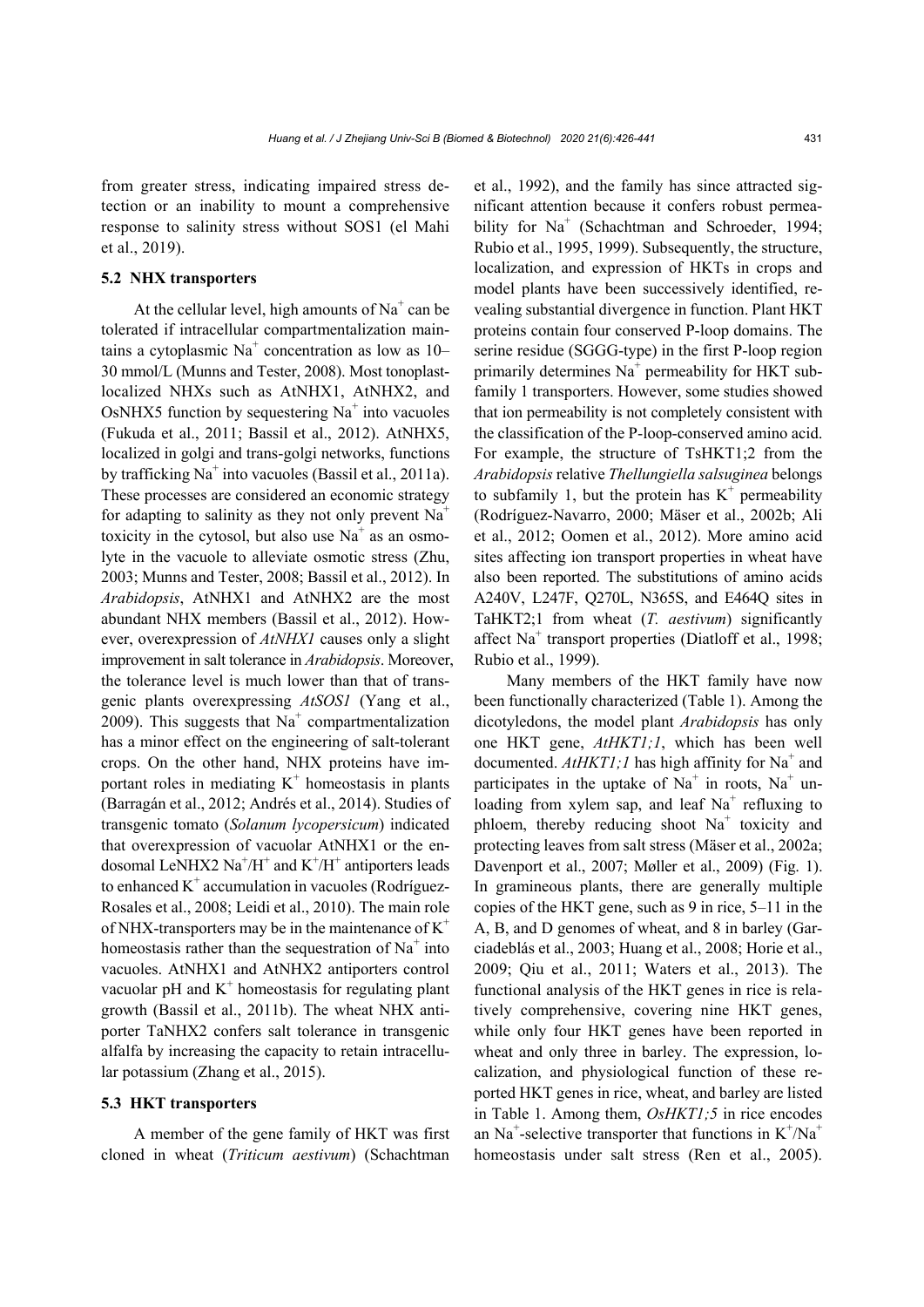Kobayashi et al. (2017) used two independent transfer DNA (T-DNA) insertion mutants of *OsHKT1;5* to further reveal its physiological roles in mediating  $Na<sup>+</sup>$ exclusion in the vasculature to protect leaf blades and reproductive tissues under salt stress conditions (Fig. 1). A major quantitative trait locus (QTL) *Nax2* was identified in Einkorn wheat (*Triticum monococcum*), and *TmHKT1;5-A*, located by map-based cloning in the region of  $Nax2$ , reduced  $Na<sup>+</sup>$  accumulation in tomato leaves (Byrt et al., 2007; James et al., 2011; Munns et al., 2012) (Fig. 1). Furthermore, it was demonstrated that *TaHKT1;5-D* from bread wheat (*T. aestivum*) is a major gene of the *Kna1* locus, which plays a role in leaf  $Na<sup>+</sup>$  exclusion and salt tolerance (Gorham et al., 1990; Byrt et al., 2007, 2014) (Fig. 1). In barley, knock-down of *HvHKT1;1* led to higher  $Na<sup>+</sup>$  accumulation in both roots and shoots, while overexpression of *HvHKT1;1* in salt-sensitive *Arabidopsis* mutant (*hkt1-4*) and loss-of-function mutants (*sos1-12*) resulted in significant reductions in shoot and root Na<sup>+</sup> accumulation (Han et al., 2018). That study also showed that the constitutive expression of  $HvHKT1; l$  did not increase Na<sup>+</sup> influx into plant roots and that the gene may take part in the relocation of Na<sup>+</sup> to root epidermal cells for efflux (Fig. 1). *HvHKT1;5* knock-down barley lines showed higher salt tolerance accompanied by a dramatic decrease in  $Na<sup>+</sup>$ translocation from roots to shoots and increases in the  $K^{+}/Na^{+}$  ratio compared with wild-type plants under salt stress. The negative regulation of *HvHKT1;5* in salt tolerance distinguishes it from other *HKT1;5* members (Huang et al., 2020).

*Oshkt2;1* mutant rice plants exhibited significantly reduced growth compared to wild-type plants under low  $Na<sup>+</sup>$  and  $K<sup>+</sup>$  conditions, and accumulated less  $Na<sup>+</sup>$ , but not less  $K<sup>+</sup>$ , in tissues, indicating that the OsHKT2;1 transporter mediates  $Na<sup>+</sup>$  influx into K<sup>+</sup>starved roots (Horie et al., 2007). HvHKT2;1 cotransports Na<sup>+</sup> and K<sup>+</sup> in *Xenopus* oocytes (Mian et al., 2011). In barley plants, overexpression of *HvHKT2;1* can result in higher  $Na<sup>+</sup>$  concentration in the xylem sap and more translocation of  $Na<sup>+</sup>$  to leaves, indicating its role in regulating Na<sup>+</sup> xylem transport (Mian et al., 2011). The functions of other members of HKT2 transporters in cereals are listed in Table 1. It is reported that HKT2 sub-family members have a glycine residue in that site (GGGG-type) and are permeable to  $Na<sup>+</sup>$  or both  $Na<sup>+</sup>$  and  $K<sup>+</sup>$  transports (Mäser

et al., 2002b; Platten et al., 2006; Rodríguez-Navarro and Rubio, 2006; Horie et al., 2009).

In conclusion, membrane transporters play an important role in the regulation of  $K^+/Na^+$  homeostasis in plant tissues under salt stress, and their action is considered a key mechanism of salt tolerance in crops.

## **6 Genetic improvement of salt tolerance in crops**

In the last few decades, many attempts have been made to develop salt-tolerant crop cultivars using various breeding methodologies, including conventional breeding, mutagenesis breeding, and genetic engineering. Great progress has been made in understanding the physiology and genetics of salt tolerance in several crops, such as rice and wheat (Ren et al., 2005; Munns et al., 2012), laying a solid foundation for further improvement of salt tolerance in crops. The genetic diversities of cultivated plant species and their wild relatives may provide new and elite genes that have yet to be effectively used (Shen et al., 2016, 2018; Huang et al., 2018). Transforming this knowledge into modern approaches through the tools of genomics and molecular breeding will enhance the development of tolerant cultivars, thereby enabling increased food production (Ismail and Horie, 2017).

#### **6.1 Conventional breeding**

Conventional breeding of new salt-tolerant crop cultivars has been successful in recent decades (Singh et al., 2009). Since the 1970s, the International Rice Research Institute (IRRI) has bred more than 30 salttolerant rice cultivars through sexual hybridization. With the development of molecular markers, traditional breeding with marker-assisted selection can shorten the breeding cycle. Success in conventional breeding relies first on the proper identification of tolerant genotypes and genes. Land races and wild relatives are considered ideal breeding materials because they exhibit great genetic diversity, including large variation in their responses to salt stress (Reynolds et al., 2005, 2007). Successful breeding for salt stress tolerance also relies on the identification of QTLs responsible for tolerance and their association with linked molecular markers, which are then used for effective marker-assisted selection. Numerous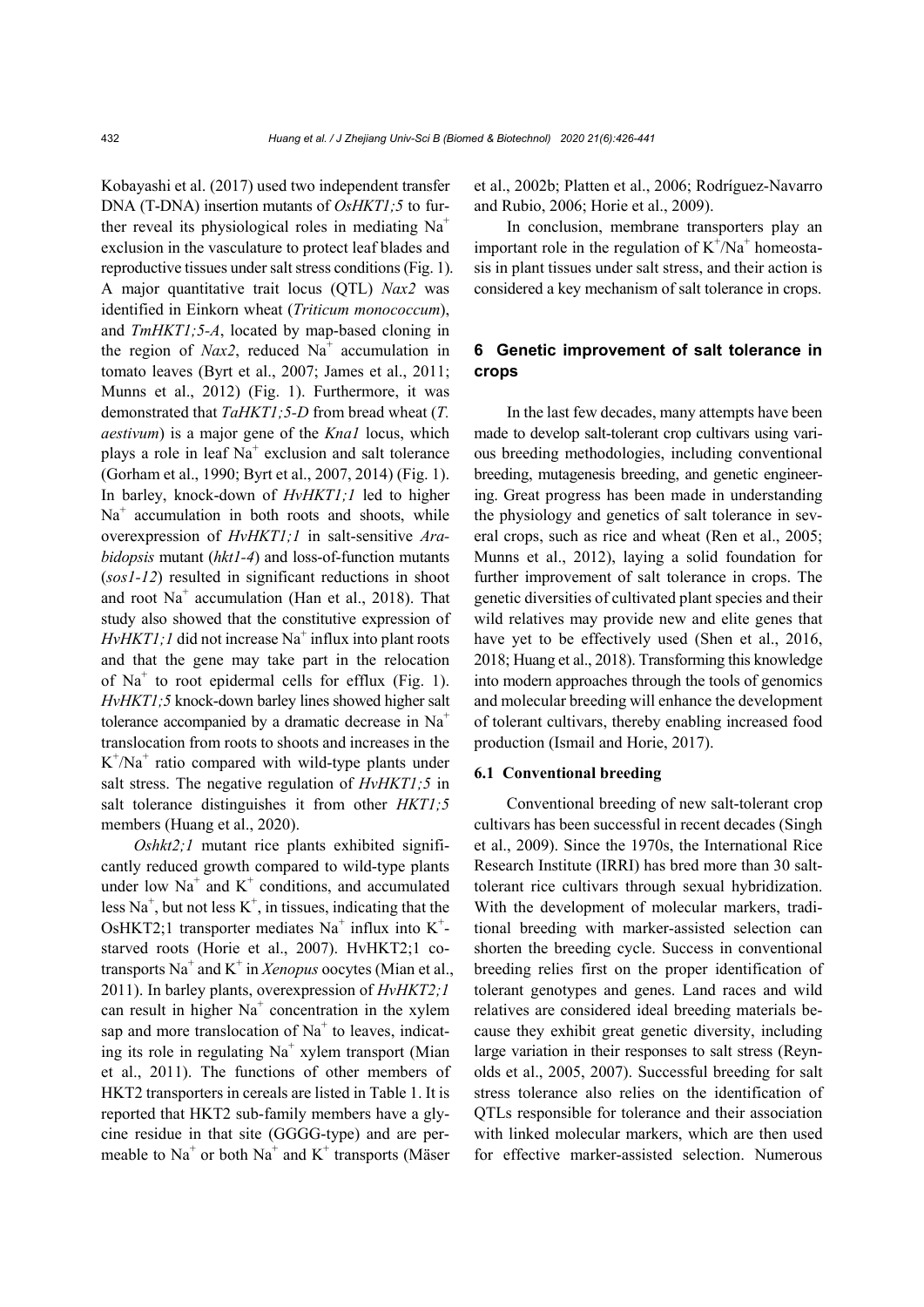| Plant species                 | Gene                   | Gene expression, localization, and function                                                                                                                                                                                                                                                            | Reference                           |
|-------------------------------|------------------------|--------------------------------------------------------------------------------------------------------------------------------------------------------------------------------------------------------------------------------------------------------------------------------------------------------|-------------------------------------|
| Oryza sativa                  | OsHKTI;1               | Mainly expressed in the phloem of leaves; the ex- Wang et al., 2012<br>pression in old leaves is up-regulated by salt<br>stress, which protects young leaves by accumu-<br>lating $Na+$ in the old leaves                                                                                              |                                     |
| O. sativa                     | OsHKT1;3               | Expressed in the root stele, phloem, and leaf vas- Jabnoune et al., 2009<br>cular bundle; localized on the golgi; associated<br>with leaf curl                                                                                                                                                         |                                     |
| O. sativa                     | OsHKT1;4               | Mainly expressed in the vascular tissue of shoot; Suzuki et al., 2016<br>$Na+$ was unloaded from the stem and leaf sheath<br>during the reproductive growth stage, but this<br>function is not significant during the vegetative<br>growth stage                                                       |                                     |
| O. sativa                     | OsHKT1;5<br>(SKCI)     | Expressed in the plasma membrane of xylem pa- Ren et al., 2005; Kobayashi<br>renchyma cells in root and leaf sheath; unloading<br>$Na+$ from the xylem; reducing $Na+$ accumulation<br>in leaves                                                                                                       | et al., 2017                        |
| O. sativa                     | OsHKT2;1               | Expressed in root epidermis and cortical cells; gene Garciadeblás et al., 2003;<br>expression is reduced under salt stress; involved<br>in root Na <sup>+</sup> absorption                                                                                                                             | Kader and Lindberg, 2008            |
| O. sativa                     | OsHKT2;2               | Mainly expressed in root and mesophyll cells; gene Kader et al., 2006; Yao et al.,<br>expression in phloem is significantly enhanced<br>under salt stress; $K^+/Na^+$ symporter                                                                                                                        | 2010                                |
| O. sativa (cv. Nona<br>Bokra) | <i>No-OsHKT2;2/1</i>   | Gene expression is induced under salt stress; in- Oomen et al., 2012<br>creasing salt tolerance by enhancing selective<br>absorption of $K^+$                                                                                                                                                          |                                     |
| O. sativa                     | OsHKT2;3               | Expressed in roots, basal stem, leaves, and sheaths, Garciadeblás et al., 2003<br>but no function; possibly pseudogenes                                                                                                                                                                                |                                     |
| O. sativa                     | $O$ s $HKT2;4$         | Expressed in root epidermis, stems, internodes, vas- Horie et al., 2011; Sassi<br>cular bundles in leaf sheath, and phloem; high<br>affinity to $K^+$ , low affinity to $Na^+$ ; ion affinity is<br>inhibited by $K^+$                                                                                 | et al., 2012; Zhang et al.,<br>2017 |
| Triticum monococcum           | $TmHKT1;4-A$<br>(Nax)  | Expressed in roots and sheaths; unloading $Na+$ from Lindsay et al., 2004; James<br>the vascular bundle; keeping Na <sup>+</sup> in leaf sheath;<br>unloading $Na+$ from the phloem                                                                                                                    | et al., 2006                        |
| Т. топососсит                 | $TmHKT1;5-A$<br>(Nax2) | Expressed in the plasma membrane of vascular Byrt et al., 2007; Munns<br>tissues in root; unloading xylem $Na^+$ ; reducing<br>sodium accumulation in shoots                                                                                                                                           | et al., 2012                        |
| Triticum aestivum             | TaHKT1;5-D<br>(KnaI)   | Expressed in the plasma membrane of stele cells in Byrt et al., 2014<br>root; unloading Na <sup>+</sup> from xylem; reducing Na <sup>+</sup><br>accumulation in shoots                                                                                                                                 |                                     |
| T. aestivum                   | TaHKT2;1               | Expressed in the plasma membrane of root cortex; Rubio et al., 1995;<br>$Na^{+}/K^{+}$ cotransporter under low $Na^{+}$ condition;<br>$Na+$ uniporter under high $Na+$ condition                                                                                                                       | Gassmann et al., 1996               |
| Hordeum vulgare               | HvHKT2;1               | Gene expression is up-regulated in the roots under Mian et al., 2011<br>low $K^+$ condition; $K^+/Na^+$ cotransporter; when<br>overexpressed in barley, the salt tolerance is en-<br>hanced, which may be related to the specific dis-<br>tribution of $Na+$ in leaves                                 |                                     |
| H. vulgare                    | HvHKTI;I               | Expressed in the plasma membrane of the root Han et al., 2018<br>epidermis and steles; participating in the lateral<br>transport of $Na+$ in the roots, and finally reducing<br>the accumulation of $Na+$ in the shoots; involved in<br>maintaining the balance of $K^+$ and $Ca^{2+}$ in the<br>roots |                                     |

**Table 1 Gene expression, localization, and function of HKTs in rice, wheat, and barley**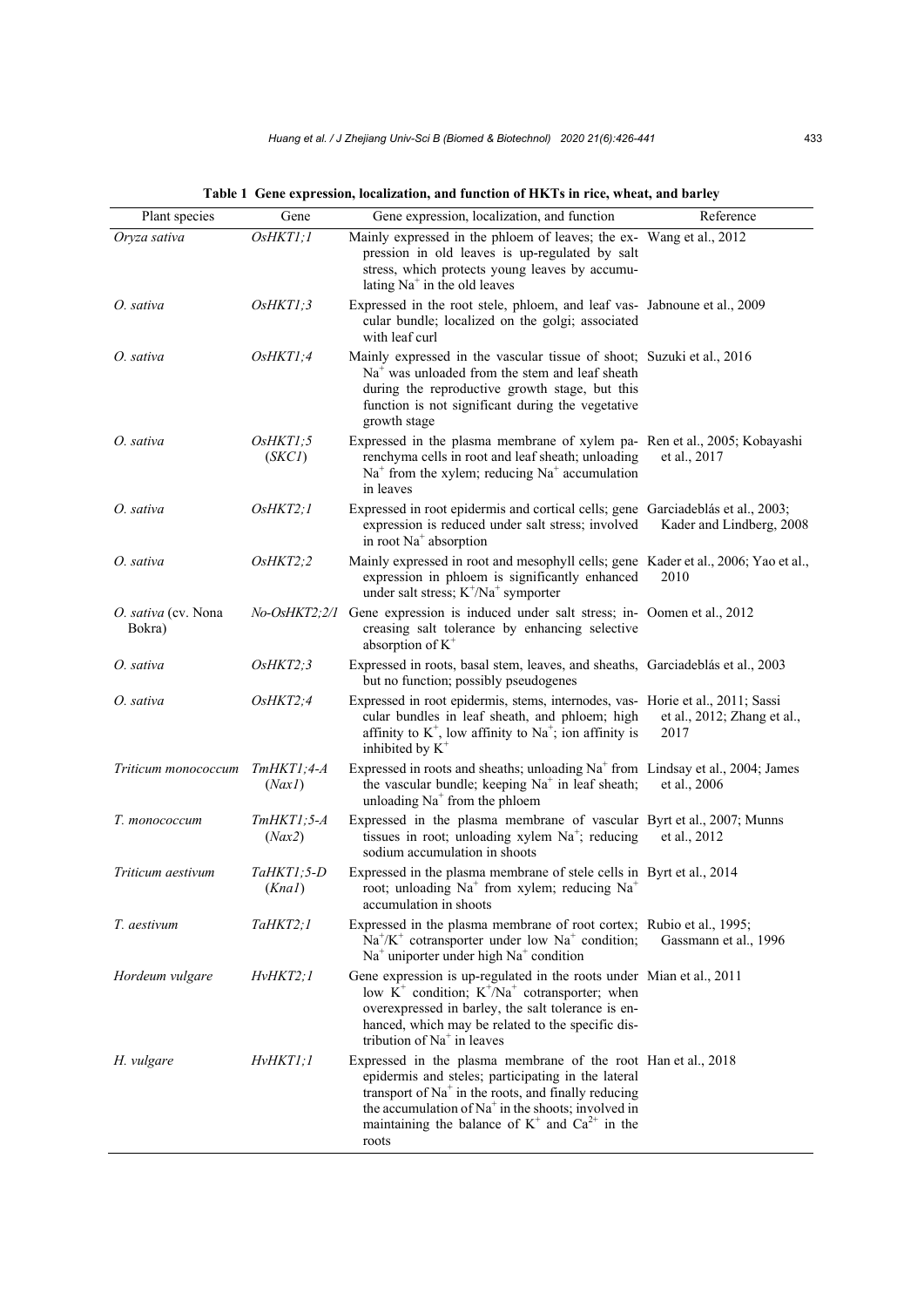studies have been conducted to map genes or QTLs. For example, Munns et al. (2012) produced two independent BC4 lines containing *Nax2* (*TmHKT1;5-A*) from a cross between the durum wheat cultivar Marrocos and *T. monococcum* accession C68-101, and a backcross with durum wheat cultivar Tamaroi (James et al., 2006; Byrt et al., 2007). Field trials on saline soils demonstrated that the presence of *TmHKT1;5-A* significantly reduced leaf  $Na<sup>+</sup>$  concentration and increased durum wheat grain yield by 25% compared to near-isogenic lines without the *Nax2* locus (Munns et al., 2012). *Saltol* is a major QTL for salt tolerance in rice (Thomson et al., 2010). A marker-assisted backcross strategy was undertaken to transfer positive alleles of *Saltol* from FL478 into BT7, and the rice salt tolerance was successfully improved without penalizing agronomic performance (Linh et al., 2012). Although the progress of conventional breeding has been greatly accelerated through marker-assisted selection, it is still time-consuming and relies largely on high-throughput genotyping platforms.

#### **6.2 Mutagenesis breeding**

In the last century, there were many studies on the use of plant tissue and cell cultures to obtain salt-tolerant mutants. In vitro plant cells or tissues including callus, cell suspensions, and protoplasts have been used in mutagenesis breeding. The selection of salt-tolerant cultivars by in vitro culture includes spontaneous mutation and artificially induced variation. In spontaneous mutation, NaCl, seawater, polyethylene glycol (PEG), hydroxyproline (HYP), and L-azetidine-ethyl-carboxylic acid have been used to screen for the selection of salt-tolerant cultivars (Zhao et al., 1995; Du et al., 1999; Wang and Jia, 1999). Nabors et al. (1980) used nine consecutive screens to select salt-tolerant tobacco cell lines, and the regenerated salt-tolerant plants were able to stably withstand seawater irrigation for two consecutive generations. This was the first report of an artificially bred cultivar with high salt tolerance that could be inherited by future generations through sexual reproduction. Ye et al. (1987) combined anther culture techniques with hybridization to screen for salt-tolerant barley cultivars in salt-stressed media. Genetic variation was artificially induced using physical methods (i.e., X-rays, γ-rays, β-rays, or neutrons) or chemical mutagenic agents (i.e., alkylation agents or azides), which cause a higher mutation frequency than spontaneous mutation, and can create more valuable mutants in a shorter time (Li et al., 1990; Guo et al., 1997). A successful example is the production of the barley cultivar Golden Promise, which is a γ-rayinduced semi-dwarf mutant from the cultivar Maythorpe (Forster, 2001). However, the randomness of mutation and difficulties in regenerating whole plants greatly restrict the application and development of mutagenesis breeding.

## **6.3 Genetic engineering**

Transgenic approaches have been widely used in gene functional characterization for several decades. Genomic studies in combination with transcriptomic analysis can be used to discover new genes and reveal regulatory systems and their genomic locations (Roorkiwal et al., 2014). Alternatively, genetic transformation provides opportunities for extensive application of genetic engineering across different species, regardless of their reproductive isolation. Thus, many transgenic plants with high salt tolerance have been developed across several species (Khan et al., 2015). The overexpression of type-I  $H^+$ -PPase genes enhanced salt and drought tolerance in tobacco (*Nicotiana tabacum*), cotton (*Gossypium hirsutum*), and maize (*Z. mays*) (Gao et al., 2006; Li et al., 2008; Lv et al., 2008, 2009). Under salt stress, *HvHKT1;5*  knock-down transgenic barley lines showed improved salt tolerance, dramatic decreases in Na<sup>+</sup> translocation from roots to shoots, and increases in the  $K^+/Na^+$  ratio compared with wild-type plants (Huang et al., 2020). A late embryogenesis abundant (LEA) protein gene, *HvA1*, from barley was introduced into rice, and the transgenic rice plants showed a significant increase in their tolerance to water and salt stresses (Xu et al., 2008b). Chen et al. (2015) also demonstrated a successful application of an inducible promoter in regulating the spatial and temporal expression of *HvA1* for improving rice root architecture and multiple stress tolerance without yield reduction. However, because of public concerns about transgenic crops, further research is required to reveal whether this approach is effective for developing commercial salt-tolerant cultivars.

Genome editing is defined as the precise modification of the nucleotide sequence of the genome of an organism or cell by inserting, deleting, or replacing DNA at a specific site, usually through the use of engineered nucleases (Chen and Gao, 2014; Gao,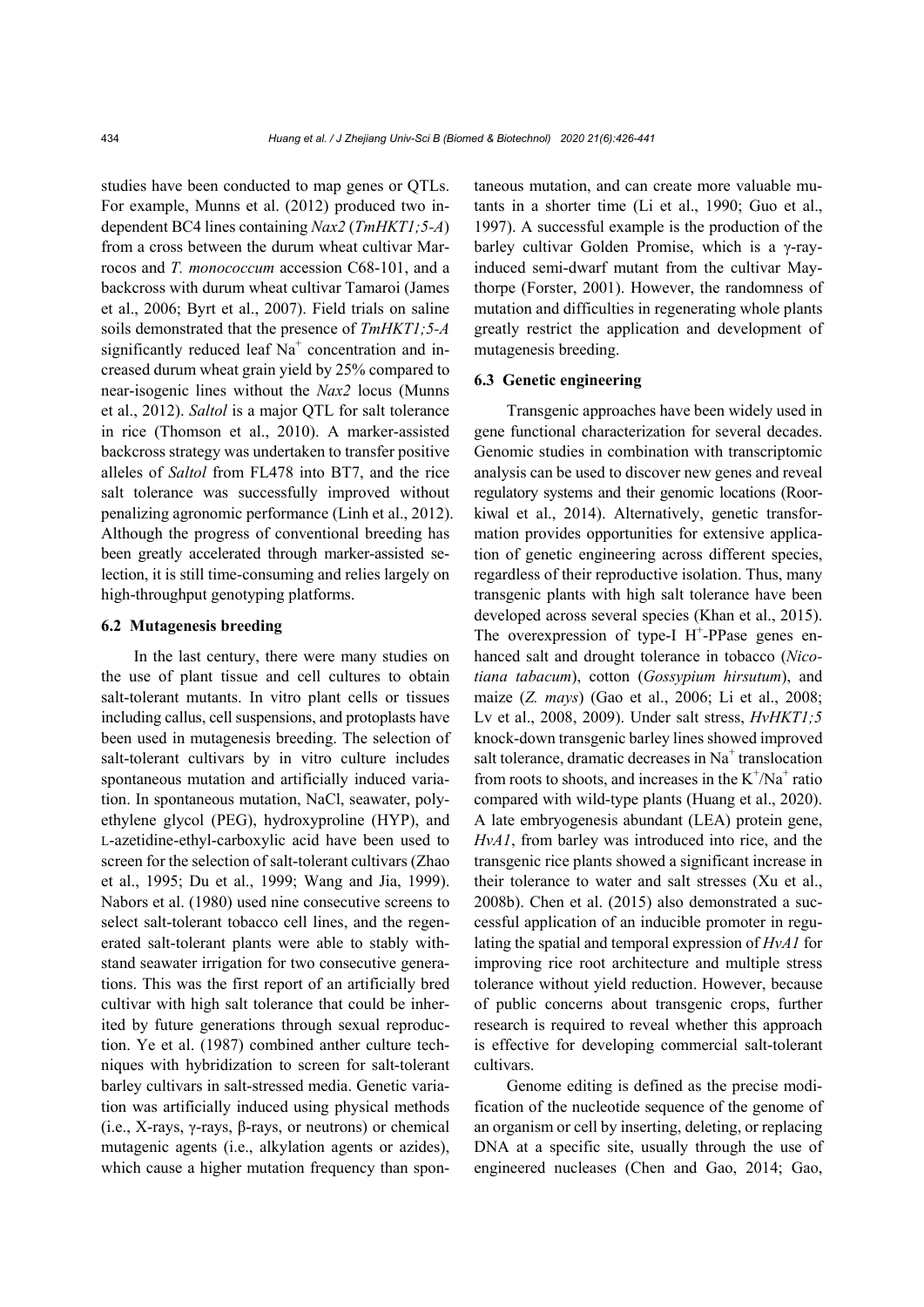2015). Genome editing using zinc-finger nucleases (ZFNs) (Kim et al., 1996) and transcription activatorlike effector nucleases (TALENs) (Christian et al., 2010) has been used for almost two decades, but it has recently come under the spotlight through the development of clustered regularly interspaced short palindromic repeats (CRISPR)/CRISPR-associated (Cas) systems, which provide simplicity and ease for targeted gene editing (Jinek et al., 2012; Li et al., 2013). Technologies involving targeted genome editing using sequence-specific nucleases have great potential for crop improvement (Khatodia et al., 2016). Such technologies are particularly useful when favorable alleles associated with the specific have been identified and characterized, as is the case for salt tolerance (Ismail and Horie, 2017). So far, targeted genome editing for disease resistance has been applied many times in rice (Li et al., 2012), wheat (Wang et al., 2014), and tomato (Nekrasov et al., 2017), but only a few studies have focused on the improvement of salinity tolerance in crops through genome editing. Zhang et al. (2018) enhanced rice salinity tolerance via CRISPR/Cas9-targeted mutagenesis of the *OsRR22* gene. Zhou et al. (2017) used CRISPR-Cas9-based genome editing to obtain mutants of single microRNA (miRNA) genes (*OsmiR408* and *OsmiR528*) and miRNA gene families (*miR815a/b/c* and *miR820a/b/c*) in rice, and revealed a positive regulator of rice salt stress tolerance, *OsMIR528*. With the rapid development of functional genomics, and the identification and characterization of other important genes, genome editing will provide more powerful and efficient opportunities for improving the salt tolerance of crops. Certainly, more studies should be carried out on the applications of genome editing to the precision breeding of crops.

In conclusion, various breeding methodologies, including conventional breeding, mutagenesis breeding, and genetic engineering, have been commonly used in developing salt-tolerant crop cultivars and, in future, gene editing is likely to become a dominant method.

## **7 Conclusions**

Many studies have shown that  $Na<sup>+</sup>$  accumulation in tissues, especially in shoots, is a major factor affecting salt tolerance, which in turn depends on  $Na<sup>+</sup>$ uptake, long-distance transportation, and distribution

in plants mediated by ion transporters like SOS1, HKT, and NHX. There are dramatic differences in salt tolerance among plant species and genotypes within a species. The wide genetic diversity paves the way for further improvement of salt tolerance in crops. Development of salt-tolerant crop cultivars relies on advanced breeding methodologies, including molecular marker-assisted breeding, mutagenesis breeding, and genetic transformation, while recently developed genome or gene editing provides a more powerful and efficient tool for crop breeding. Commonly regarded as a non-genetically modified (GM) technology, gene or genome editing will become a focus of study and use in crop breeding.

#### **Contributors**

Lu HUANG performed literature search, figure design, writing and editing of the manuscript. De-zhi WU and Guoping ZHANG performed the study design and revision of the manuscript. All authors have read and approved the final manuscript. Therefore, all authors have full access to all the data in the study and take responsibility for the integrity and security of the data.

#### **Compliance with ethics guidelines**

Lu HUANG, De-zhi WU, and Guo-ping ZHANG declare that they have no conflict of interest.

This article does not contain any studies with human or animal subjects performed by any of the authors.

#### **References**

- Ali Z, Park HC, Ali A, et al., 2012. TsHKT1;2, a HKT1 homolog from the extremophile Arabidopsis relative *Thel* $l$ ungiella salsuginea, shows  $K^+$  specificity in the presence of NaCl. *Plant Physiol*, 158(3):1463-1474. https://doi.org/10.1104/pp.111.193110
- Andrés Z, Perez-Hormaeche J, Leidi EO, et al., 2014. Control of vacuolar dynamics and regulation of stomatal aperture by tonoplast potassium uptake. *Proc Natl Acad Sci USA*, 111(17):E1806-E1814.

https://doi.org/10.1073/pnas.1320421111

- Barragán V, Leidi EO, Andrés Z, et al., 2012. Ion exchangers NHX1 and NHX2 mediate active potassium uptake into vacuoles to regulate cell turgor and stomatal function in *Arabidopsis*. *Plant Cell*, 24(3):1127-1142. https://doi.org/10.1105/tpc.111.095273
- Bassil E, Ohto MA, Esumi T, et al., 2011a. The *Arabidopsis* intracellular  $Na^{+}/H^{+}$  antiporters NHX5 and NHX6 are endosome associated and necessary for plant growth and development. *Plant Cell*, 23(1):224-239. https://doi.org/10.1105/tpc.110.079426
- Bassil E, Tajima H, Liang YC, et al., 2011b. The *Arabidopsis* Na<sup>+</sup>/H<sup>+</sup> antiporters NHX1 and NHX2 control vacuolar pH and  $K<sup>+</sup>$  homeostasis to regulate growth, flower development,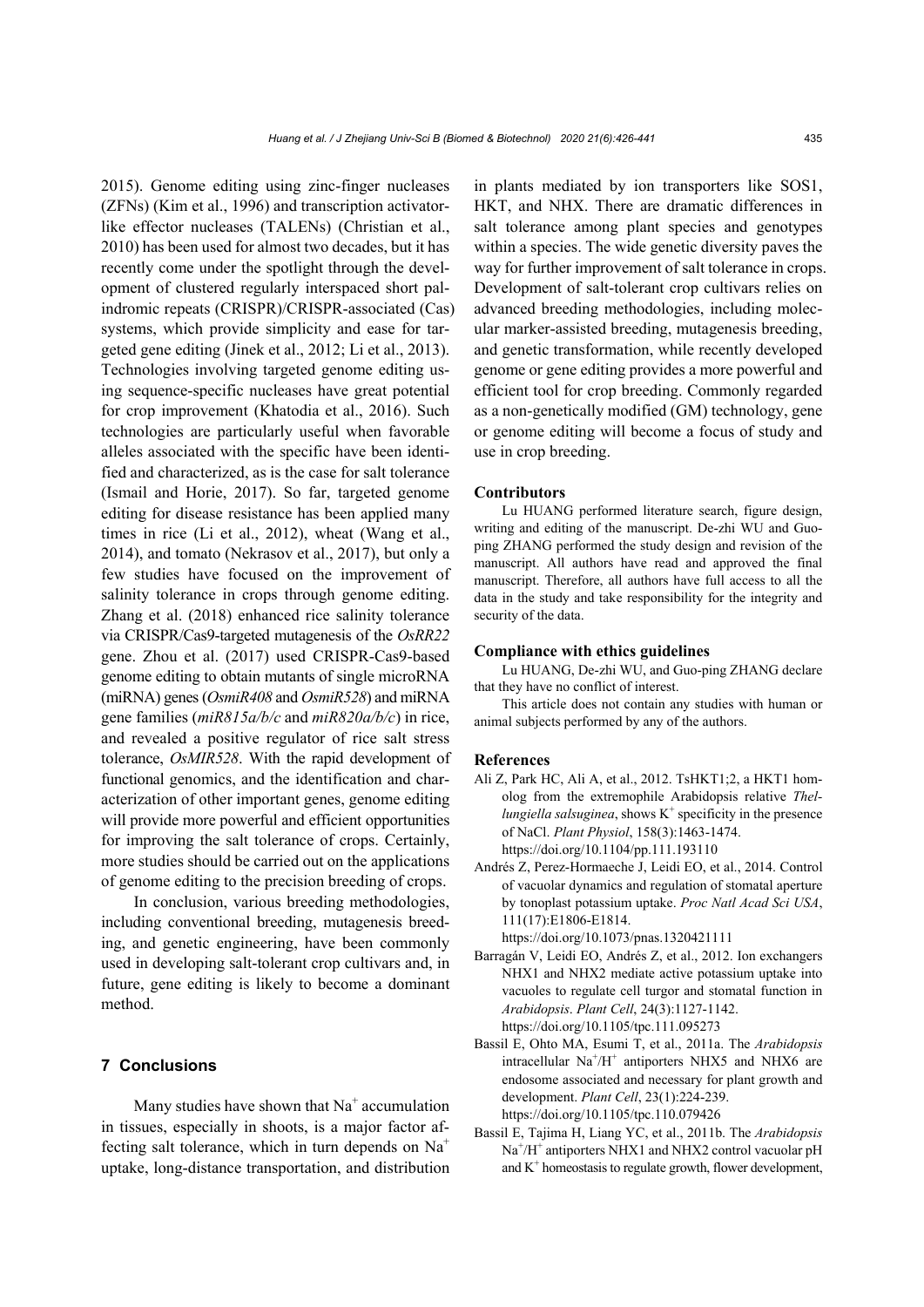and reproduction. *Plant Cell*, 23(9):3482-3497. https://doi.org/10.1105/tpc.111.089581

Bassil E, Coku A, Blumwald E, 2012. Cellular ion homeostasis: emerging roles of intracellular NHX Na<sup>+</sup>/H<sup>+</sup> antiporters in plant growth and development. *J Exp Bot*, 63(16):5727- 5740.

https://doi.org/10.1093/jxb/ers250

- Butcher K, Wick AF, Desutter T, et al., 2016. Soil salinity: a threat to global food security. *Agron J*, 108(6):2189-2200. https://doi.org/10.2134/agronj2016.06.0368
- Byrt CS, Platten JD, Spielmeyer W, et al., 2007. HKT1;5-like cation transporters linked to Na<sup>+</sup> exclusion loci in wheat, *Nax2* and *Kna1*. *Plant Physiol*, 143(4):1918-1928. https://doi.org/10.1104/pp.106.093476
- Byrt CS, Xu B, Krishnan M, et al., 2014. The Na<sup>+</sup> transporter, TaHKT1;5-D, limits shoot Na<sup>+</sup> accumulation in bread wheat. *Plant J*, 80(3):516-526. https://doi.org/10.1111/tpj.12651
- Chen KL, Gao CX, 2014. Targeted genome modification technologies and their applications in crop improvements. *Plant Cell Rep*, 33(4):575-583. https://doi.org/10.1007/s00299-013-1539-6
- Chen YS, Lo SF, Sun PK, et al., 2015. A late embryogenesis abundant protein HVA1 regulated by an inducible promoter enhances root growth and abiotic stress tolerance in rice without yield penalty. *Plant Biotechnol J*, 13(1):105- 116.

https://doi.org/10.1111/pbi.12241

- Chen Z, Newman I, Zhou M, et al., 2005. Screening plants for salt tolerance by measuring  $K^+$  flux: a case study for barley. *Plant Cell Environ*, 28(10):1230-1246. https://doi.org/10.1111/j.1365-3040.2005.01364.x
- Chen ZH, Pottosin II, Cuin TA, et al., 2007. Root plasma membrane transporters controlling  $K^+/Na^+$  homeostasis in salt-stressed barley. *Plant Physiol*, 145(4):1714-1725. https://doi.org/10.1104/pp.107.110262
- Christian M, Cermak T, Doyle EL, et al., 2010. Targeting DNA double-strand breaks with TAL effector nucleases. *Genetics*, 186(2):757-761. https://doi.org/10.1534/genetics.110.120717
- Dai F, Wang XL, Zhang XQ, et al., 2018. Assembly and analysis of a *qingke* reference genome demonstrate its close genetic relation to modern cultivated barley. *Plant Biotechnol J*, 16(3):760-770. https://doi.org/10.1111/pbi.12826
- Davenport RJ, Muñoz-Mayor A, Jha D, et al., 2007. The Na<sup>+</sup> transporter AtHKT1;1 controls retrieval of Na<sup>+</sup> from the xylem in *Arabidopsis*. *Plant Cell Environ*, 30(4):497-507. https://doi.org/10.1111/j.1365-3040.2007.01637.x
- Diatloff E, Kumar R, Schachtman DP, 1998. Site directed mutagenesis reduces the Na<sup>+</sup> affinity of HKT1, an Na<sup>+</sup> energized high affinity  $K^+$  transporter. *FEBS Lett*, 432(1-2): 31-36.

https://doi.org/10.1016/S0014-5793(98)00833-3

Du LQ, Li YX, Li HJ, et al., 1999. Screening of salt tolerant watercress variants on natural seawater contained medium. *Acta Bot Sin*, 41(6):633-639. https://doi.org/10.3321/j.issn:1672-9072.1999.06.014

el Mahi H, Pérez-Hormaeche J, de Luca A, et al., 2019. A critical role of sodium flux via the plasma membrane  $Na<sup>+</sup>/H<sup>+</sup>$  exchanger SOS1 in the salt tolerance of rice. *Plant Physiol*, 180(2):1046-1065. https://doi.org/10.1104/pp.19.00324

Flowers TJ, Colmer TD, 2008. Salinity tolerance in halophytes. *New Phytol*, 179(4):945-963. https://doi.org/10.1111/j.1469-8137.2008.02531.x

Forster BP, 2001. Mutation genetics of salt tolerance in barley: an assessment of golden promise and other semi-dwarf mutants. *Euphytica*, 120(3):317-328. https://doi.org/10.1023/A:1017592618298

- Fricke W, Peters WS, 2002. The biophysics of leaf growth in salt-stressed barley. A study at the cell level. *Plant Physiol*, 129(1):374-388. https://doi.org/10.1104/pp.001164
- Fu LB, Shen QF, Kuang LH, et al., 2018. Metabolite profiling and gene expression of Na/K transporter analyses reveal mechanisms of the difference in salt tolerance between barley and rice. *Plant Physiol Biochem*, 130:248-257. https://doi.org/10.1016/j.plaphy.2018.07.013
- Fu LB, Shen QF, Kuang LH, et al., 2019. Transcriptomic and alternative splicing analyses reveal mechanisms of the difference in salt tolerance between barley and rice. *Environ Exp Bot*, 166:103810.

https://doi.org/10.1016/j.envexpbot.2019.103810

- Fukuda A, Nakamura A, Hara N, et al., 2011. Molecular and functional analyses of rice NHX-type  $Na^+/H^+$  antiporter genes. *Planta*, 233(1):175-188. https://doi.org/10.1007/s00425-010-1289-4
- Gao CX, 2015. Genome editing in crops: from bench to field. *Natl Sci Rev*, 2(1):13-15. https://doi.org/10.1093/nsr/nwu054
- Gao F, Gao Q, Duan XG, et al., 2006. Cloning of an H<sup>+</sup>-PPase gene from *Thellungiella halophila* and its heterologous expression to improve tobacco salt tolerance. *J Exp Bot*, 57(12):3259-3270.

https://doi.org/10.1093/jxb/erl090

Garciadeblás B, Senn ME, Bañuelos MA, et al., 2003. Sodium transport and HKT transporters: the rice model. *Plant J*, 34(6):788-801.

https://doi.org/10.1046/j.1365-313X.2003.01764.x

- Gassmann W, Rubio F, Schroeder JI, 1996. Alkali cation selectivity of the wheat root high-affinity potassium transporter HKT1. *Plant J*, 10(5):869-882. https://doi.org/10.1046/j.1365-313X.1996.10050869.x
- Gorham J, Jones RGW, Bristol A, 1990. Partial characterization of the trait for enhanced  $K^+$ -Na<sup>+</sup> discrimination in the D genome of wheat. *Planta*, 180(4):590-597. https://doi.org/10.1007/BF02411458
- Guo FQ, Li Q, Gu RQ, 1997. Mutation, selection and comparison of several saline-tolerant wheat strains. *Acta Agric Nucl Sin*, 11(1):1-8 (in Chinese).
- Guo R, Shi LX, Yan CR, et al., 2017. Ionomic and metabolic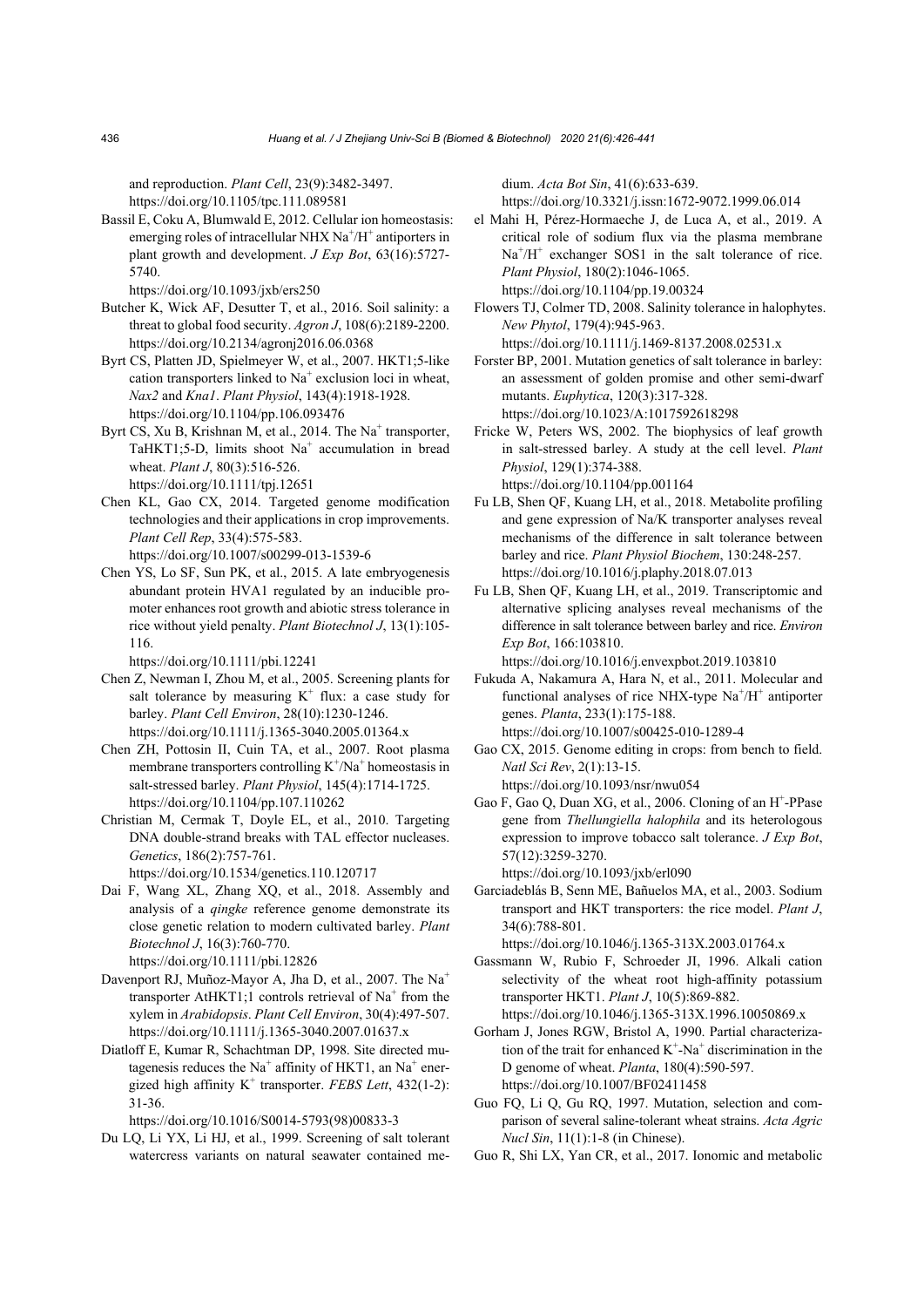responses to neutral salt or alkaline salt stresses in maize (*Zea mays* L.) seedlings. *BMC Plant Biol*, 17:41. https://doi.org/10.1186/s12870-017-0994-6

Hamam AM, Britto DT, Flam-Shepherd R, et al., 2016. Measurement of differential  $Na<sup>+</sup>$  efflux from apical and bulk root zones of intact barley and *Arabidopsis* plants. *Front Plant Sci*, 7:272.

https://doi.org/10.3389/fpls.2016.00272

- Han Y, Yin SY, Huang L, 2015. Towards plant salinity toleranceimplications from ion transporters and biochemical regulation. *Plant Growth Regul*, 76(1):13-23. https://doi.org/10.1007/s10725-014-9997-6
- Han Y, Yin SY, Huang L, et al., 2018. A sodium transporter HvHKT1;1 confers salt tolerance in barley via regulating tissue and cell ion homeostasis. *Plant Cell Physiol*, 59(10): 1976-1989.

https://doi.org/10.1093/pcp/pcy116

- Hare PD, Cress WA, van Staden J, 1998. Dissecting the roles of osmolyte accumulation during stress. *Plant Cell Environ*, 21(6):535-553. https://doi.org/10.1046/j.1365-3040.1998.00309.x
- Horie T, Costa A, Kim TH, et al., 2007. Rice OsHKT2;1 transporter mediates large  $Na<sup>+</sup>$  influx component into  $K<sup>+</sup>$ starved roots for growth. *EMBO J*, 26(12):3003-3014. https://doi.org/10.1038/sj.emboj.7601732
- Horie T, Hauser F, Schroeder JI, 2009. HKT transportermediated salinity resistance mechanisms in *Arabidopsis* and monocot crop plants. *Trends Plant Sci*, 14(12):660- 668.

https://doi.org/10.1016/j.tplants.2009.08.009

- Horie T, Brodsky DE, Costa A, et al.,  $2011$ . K<sup>+</sup> transport by the OsHKT2;4 transporter from rice with atypical Na<sup>+</sup> transport properties and competition in permeation of  $K^+$  over  $Mg^{2+}$ and Ca2+ ions. *Plant Physiol*, 156(3):1493-1507. https://doi.org/10.1104/pp.110.168047
- Horie T, Karahara I, Katsuhara M, 2012. Salinity tolerance mechanisms in glycophytes: an overview with the central focus on rice plants. *Rice*, 5:11. https://doi.org/10.1186/1939-8433-5-11
- Huang L, Kuang LH, Li X, et al., 2018. Metabolomic and transcriptomic analyses reveal the reasons why *Hordeum marinum* has higher salt tolerance than *Hordeum vulgare*. *Environ Exp Bot*, 156:48-61.

https://doi.org/10.1016/j.envexpbot.2018.08.019

- Huang L, Kuang LH, Wu LY, et al., 2020. The HKT transporter HvHKT1;5 negatively regulates salt tolerance. *Plant Physiol*, 182(1):584-596. https://doi.org/10.1104/pp.19.00882.
- Huang SB, Spielmeyer W, Lagudah ES, et al., 2008. Comparative mapping of *HKT* genes in wheat, barley, and rice, key determinants of Na<sup>+</sup> transport, and salt tolerance. *J Exp Bot*, 59(4):927-937.

https://doi.org/10.1093/jxb/ern033

Huertas R, Olías R, Eljakaoui Z, et al., 2012. Overexpression of *SlSOS2* (*SlCIPK24*) confers salt tolerance to transgenic tomato. *Plant Cell Environ*, 35(8):1467-1482.

https://doi.org/10.1111/j.1365-3040.2012.02504.x

- Isayenkov SV, 2012. Physiological and molecular aspects of salt stress in plants. *Cytol Genet*, 46(5):302-318. https://doi.org/10.3103/S0095452712050040
- Isayenkov SV, 2019. Genetic sources for the development of salt tolerance in crops. *Plant Growth Regul*, 89(1):1-17. https://doi.org/10.1007/s10725-019-00519-w
- Isayenkov SV, Maathuis FJM, 2019. Plant salinity stress: many unanswered questions remain. *Front Plant Sci*, 10:80. https://doi.org/10.3389/fpls.2019.00080
- Ismail AM, Horie T, 2017. Genomics, physiology, and molecular breeding approaches for improving salt tolerance. *Annu Rev Plant Biol*, 68:405-434.

https://doi.org/10.1146/annurev-arplant-042916-040936

- Jabnoune M, Espeout S, Mieulet D, et al., 2009. Diversity in expression patterns and functional properties in the rice HKT transporter family. *Plant Physiol*, 150(4):1955-1971. https://doi.org/10.1104/pp.109.138008
- James RA, Davenport RJ, Munns R, 2006. Physiological characterization of two genes for  $Na<sup>+</sup>$  exclusion in durum wheat, *Nax1* and *Nax2*. *Plant Physiol*, 142(4):1537-1547. https://doi.org/10.1104/pp.106.086538
- James RA, Blake C, Byrt CS, et al., 2011. Major genes for Na<sup>+</sup> exclusion, *Nax1* and *Nax2* (wheat *HKT1*;*4* and *HKT1*;*5*), decrease Na<sup>+</sup> accumulation in bread wheat leaves under saline and waterlogged conditions. *J Exp Bot*, 62(8):2939- 2947.

https://doi.org/10.1093/jxb/err003

- Jinek M, Chylinski K, Fonfara I, et al., 2012. A programmable dual-RNA-guided DNA endonuclease in adaptive bacterial immunity. *Science*, 337(6096):816-821. https://doi.org/10.1126/science.1225829
- Kader MA, Lindberg S, 2008. Cellular traits for sodium tolerance in rice (*Oryza sativa* L.). *Plant Biotechnol*, 25(3): 247-255.

https://doi.org/10.5511/plantbiotechnology.25.247

Kader MA, Seidel T, Golldack D, et al., 2006. Expressions of *OsHKT1*, *OsHKT2*, and *OsVHA* are differentially regulated under NaCl stress in salt-sensitive and salt-tolerant rice (*Oryza sativa* L.) cultivars. *J Exp Bot*, 57(15):4257- 4268.

https://doi.org/10.1093/jxb/erl199

- Khan MS, Ahmad D, Khan MA, 2015. Trends in genetic engineering of plants with  $(Na^+/H^+)$  antiporters for salt stress tolerance. *Biotechnol Biotechnol Equip*, 29(5):815-825. https://doi.org/10.1080/13102818.2015.1060868
- Khatodia S, Bhatotia K, Passricha N, et al., 2016. The CRISPR/ Cas genome-editing tool: application in improvement of crops. *Front Plant Sci*, 7:506. https://doi.org/10.3389/fpls.2016.00506
- Kim YG, Cha J, Chandrasegaran S, 1996. Hybrid restriction enzymes: zinc finger fusions to Fok I cleavage domain. *Proc Natl Acad Sci USA*, 93(3):1156-1160. https://doi.org/10.1073/pnas.93.3.1156
- Kobayashi NI, Yamaji N, Yamamoto H, et al., 2017. OsHKT1;5 mediates Na<sup>+</sup> exclusion in the vasculature to protect leaf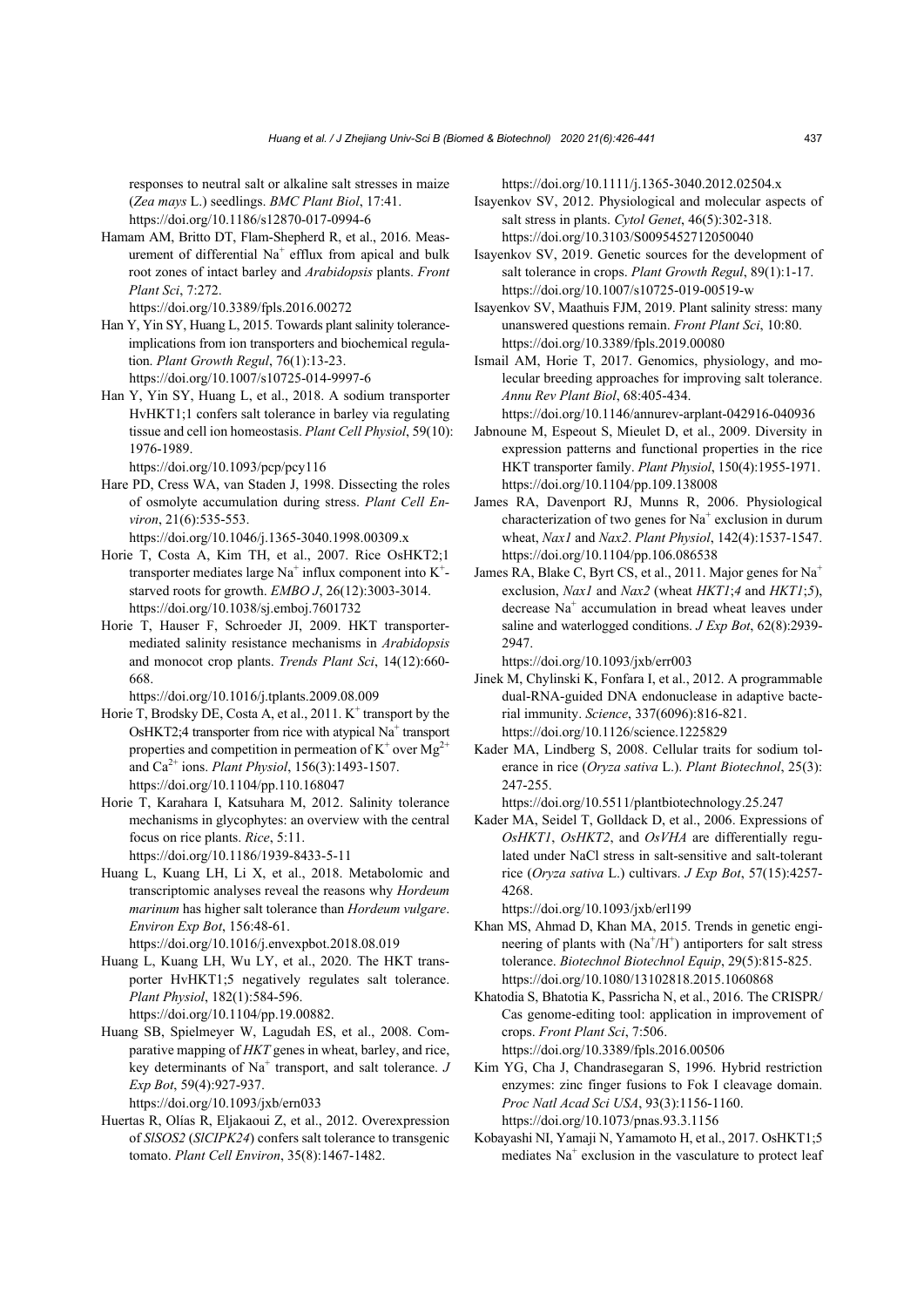blades and reproductive tissues from salt toxicity in rice. *Plant J*, 91(4):657-670.

https://doi.org/10.1111/tpj.13595

- Kronzucker HJ, Szczerba MW, Schulze LM, et al., 2008. Non-reciprocal interactions between  $K^+$  and  $Na^+$  ions in barley (*Hordeum vulgare* L.). *J Exp Bot*, 59(10):2793-2801. https://doi.org/10.1093/jxb/ern139
- Leidi EO, Barragán V, Rubio L, et al., 2010. The AtNHX1 exchanger mediates potassium compartmentation in vacuoles of transgenic tomato. *Plant J*, 61(3):495-506. https://doi.org/10.1111/j.1365-313X.2009.04073.x
- Li B, Wei AY, Song CX, et al., 2008. Heterologous expression of the *TsVP* gene improves the drought resistance of maize. *Plant Biotechnol J*, 6(2):146-159. https://doi.org/10.1111/j.1467-7652.2007.00301.x
- Li CL, Hou QM, Zeng LH, et al., 1990. Preliminary study on induction of salt-tolerant cell lines in wheat by radiation mutagenesis combined with tissue culture. *J Nucl Agric Sci*, 1990(01):8-12 (in Chinese).
- Li JF, Norville JE, Aach J, et al., 2013. Multiplex and homologous recombination-mediated genome editing in *Arabidopsis* and *Nicotiana benthamiana* using guide RNA and Cas9. *Nat Biotechnol*, 31(8):688-691. https://doi.org/10.1038/nbt.2654
- Li T, Liu B, Spalding MH, et al., 2012. High-efficiency TALENbased gene editing produces disease-resistant rice. *Nat Biotechnol*, 30(5):390-392.

https://doi.org/10.1038/nbt.2199

- Ligaba A, Katsuhara M, 2010. Insights into the salt tolerance mechanism in barley (*Hordeum vulgare*) from comparisons of cultivars that differ in salt sensitivity. *J Plant Res*, 123(1):105-118. https://doi.org/10.1007/s10265-009-0272-2
- Lindsay MP, Lagudah ES, Hare RA, et al., 2004. A locus for sodium exclusion (*Nax1*), a trait for salt tolerance, mapped in durum wheat. *Funct Plant Biol*, 31(11):1105- 1114.

https://doi.org/10.1071/FP04111

Linh LH, Linh TH, Xuan TD, et al., 2012. Molecular breeding to improve salt tolerance of rice (*Oryza sativa* L.) in the Red River Delta of Vietnam. *Int J Plant Genomics*, 2012(66): 949038.

https://doi.org/10.1155/2012/949038

- Lv SL, Zhang KW, Gao Q, et al., 2008. Overexpression of an H+ -PPase gene from *Thellungiella halophila* in cotton enhances salt tolerance and improves growth and photosynthetic performance. *Plant Cell Physiol*, 49(8):1150-1164. https://doi.org/10.1093/pcp/pcn090
- Lv SL, Lian LJ, Tao PL, et al., 2009. Overexpression of *Thellungiella halophila* H<sup>+</sup>-PPase (*TsVP*) in cotton enhances drought stress resistance of plants. *Planta*, 229(4): 899-910.

https://doi.org/10.1007/s00425-008-0880-4

Martínez-Atienza J, Jiang XY, Garciadeblas B, et al., 2007. Conservation of the salt overly sensitive pathway in rice. *Plant Physiol*, 143(2):1001-1012.

https://doi.org/10.1104/pp.106.092635

- Mäser P, Eckelman B, Vaidyanathan R, et al., 2002a. Altered shoot/root Na<sup>+</sup> distribution and bifurcating salt sensitivity in *Arabidopsis* by genetic disruption of the Na<sup>+</sup> transporter *AtHKT1*. *FEBS Lett*, 531(2):157-161. https://doi.org/10.1016/S0014-5793(02)03488-9
- Mäser P, Hosoo Y, Goshima S, et al., 2002b. Glycine residues in potassium channel-like selectivity filters determine potassium selectivity in four-loop-per-subunit HKT transporters from plants. *Proc Natl Acad Sci USA*, 99(9):6428- 6433.

https://doi.org/10.1073/pnas.082123799

- Meena KK, Sorty AM, Bitla UM, et al., 2017. Abiotic stress responses and microbe-mediated mitigation in plants: the omics strategies. *Front Plant Sci*, 8:172. https://doi.org/10.3389/fpls.2017.00172
- Mian A, Oomen RJFJ, Isayenkov S, et al., 2011. Overexpression of an Na<sup>+</sup>- and K<sup>+</sup>-permeable HKT transporter in barley improves salt tolerance. *Plant J*, 68(3):468-479. https://doi.org/10.1111/j.1365-313X.2011.04701.x
- Miller G, Suzuki N, Ciftci-Yilmaz S, et al., 2010. Reactive oxygen species homeostasis and signalling during drought and salinity stresses. *Plant Cell Environ*, 33(4):453-467. https://doi.org/10.1111/j.1365-3040.2009.02041.x
- Møller IS, Gilliham M, Jha D, et al., 2009. Shoot Na<sup>+</sup> exclusion and increased salinity tolerance engineered by cell type-specific alteration of Na<sup>+</sup> transport in *Arabidopsis*. *Plant Cell*, 21(7):2163-2178. https://doi.org/10.1105/tpc.108.064568

Moya JL, Gómez-Cadenas A, Primo-Millo E, et al., 2003.

- Chloride absorption in salt-sensitive Carrizo citrange and salt-tolerant Cleopatra mandarin citrus rootstocks is linked to water use. *J Exp Bot*, 54(383):825-833. https://doi.org/10.1093/jxb/erg064
- Munns R, 2002. Comparative physiology of salt and water stress. *Plant Cell Environ*, 25(2):239-250. https://doi.org/10.1046/j.0016-8025.2001.00808.x
- Munns R, 2005. Genes and salt tolerance: bringing them together. *New Phytol*, 167(3):645-663.

https://doi.org/10.1111/j.1469-8137.2005.01487.x

Munns R, Rawson HM, 1999. Effect of salinity on salt accumulation and reproductive development in the apical meristem of wheat and barley. *Aust J Plant Physiol*, 26(5): 459-464.

https://doi.org/10.1071/PP99049

- Munns R, Tester M, 2008. Mechanisms of salinity tolerance. *Annu Rev Plant Biol*, 59:651-681.
	- https://doi.org/10.1146/annurev.arplant.59.032607.092911
- Munns R, Gilliham M, 2015. Salinity tolerance of crops what is the cost? *New Phytol*, 208(3):668-673. https://doi.org/10.1111/nph.13519

Munns R, James RA, Xu B, et al., 2012. Wheat grain yield on saline soils is improved by an ancestral  $Na<sup>+</sup>$  transporter gene. *Nat Biotechnol*, 30(4):360-364. https://doi.org/10.1038/nbt.2120

Nabors MW, Gibbs SE, Bernstein CS, 1980. NaCl-tolerant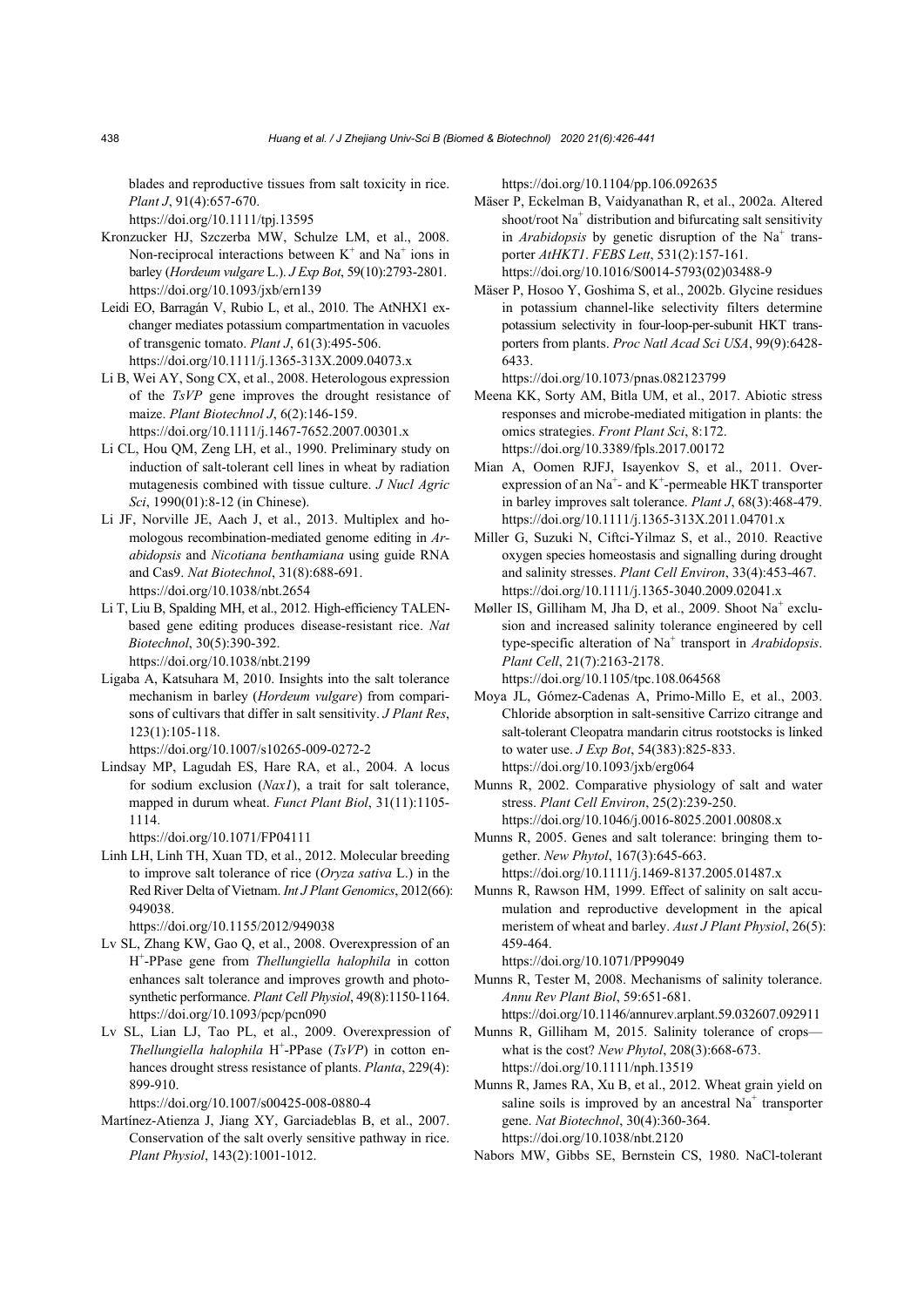tobacco plants from cultured cells. *Z Pflanzenphysiol*, 97(1): 13-17.

https://doi.org/10.1016/S0044-328X(80)80061-4

- Nawrot R, Barylski J, Lippmann R, et al., 2016. Combination of transcriptomic and proteomic approaches helps to unravel the protein composition of *Chelidonium majus* L. milky sap. *Planta*, 244(5):1055-1064. https://doi.org/10.1007/s00425-016-2566-7
- Nekrasov V, Wang CM, Win J, et al., 2017. Rapid generation of a transgene-free powdery mildew resistant tomato by genome deletion. *Sci Rep*, 7:482. https://doi.org/10.1038/s41598-017-00578-x
- Nevo E, Chen GX, 2010. Drought and salt tolerances in wild relatives for wheat and barley improvement. *Plant Cell Environ*, 33(4):670-685.

https://doi.org/10.1111/j.1365-3040.2009.02107.x

- Oomen RJFJ, Benito B, Sentenac H, et al., 2012. HKT2;2/1, a K+ -permeable transporter identified in a salt-tolerant rice cultivar through surveys of natural genetic polymorphism. *Plant J*, 71(5):750-762. https://doi.org/10.1111/j.1365-313X.2012.05031.x
- Passioura JB, Munns R, 2000. Rapid environmental changes that affect leaf water status induce transient surges or pauses in leaf expansion rate. *Aust J Plant Physiol*, 27(10): 941-948.

https://doi.org/10.1071/PP99207

- Platten JD, Cotsaftis O, Berthomieu P, et al., 2006. Nomenclature for *HKT* transporters, key determinants of plant salinity tolerance. *Trends Plant Sci*, 11(8):372-374. https://doi.org/10.1016/j.tplants.2006.06.001
- Qiu L, Wu DZ, Ali S, et al., 2011. Evaluation of salinity tolerance and analysis of allelic function of *HvHKT1* and *HvHKT2* in Tibetan wild barley. *Theor Appl Genet*, 122(4): 695-703.
	- https://doi.org/10.1007/s00122-010-1479-2
- Qiu QS, Guo Y, Dietrich MA, et al., 2002. Regulation of SOS1, a plasma membrane Na<sup>+</sup> /H+ exchanger in *Arabidopsis thaliana*, by SOS2 and SOS3. *Proc Natl Acad Sci USA*, 99(12):8436-8441.

https://doi.org/10.1073/pnas.122224699

- Quintero FJ, Ohta M, Shi HZ, et al., 2002. Reconstitution in yeast of the *Arabidopsis* SOS signaling pathway for Na<sup>+</sup> homeostasis. *Proc Natl Acad Sci USA*, 99(13):9061-9066. https://doi.org/10.1073/pnas.132092099
- Rajendran K, Tester M, Roy SJ, 2009. Quantifying the three main components of salinity tolerance in cereals. *Plant Cell Environ*, 32(3):237-249. https://doi.org/10.1111/j.1365-3040.2008.01916.x
- Ren ZH, Gao JP, Li LG, et al., 2005. A rice quantitative trait locus for salt tolerance encodes a sodium transporter. *Nat Genet*, 37(10):1141-1146. https://doi.org/10.1038/ng1643
- Reynolds MP, Mujeeb-Kazi A, Sawkins M, 2005. Prospects for utilising plant-adaptive mechanisms to improve wheat and other crops in drought- and salinity-prone environments. *Ann Appl Biol*, 146(2):239-259.

https://doi.org/10.1111/j.1744-7348.2005.040058.x

- Reynolds M, Dreccer F, Trethowan R, 2007. Drought-adaptive traits derived from wheat wild relatives and landraces. *J Exp Bot*, 58(2):177-186. https://doi.org/10.1093/jxb/erl250
- Rodríguez-Navarro A, 2000. Potassium transport in fungi and plants. *Biochim Biophys Acta*, 1469(1):1-30. https://doi.org/10.1016/S0304-4157(99)00013-1
- Rodríguez-Navarro A, Rubio F, 2006. High-affinity potassium and sodium transport systems in plants. *J Exp Bot*, 57(5): 1149-1160.

https://doi.org/10.1093/jxb/erj068

- Rodríguez-Rosales MP, Jiang XY, Gálvez FJ, et al., 2008. Overexpression of the tomato  $K^{+}/H^{+}$  antiporter *LeNHX2* confers salt tolerance by improving potassium compartmentalization. *New Phytol*, 179(2):366-377. https://doi.org/10.1111/j.1469-8137.2008.02461.x
- Roorkiwal M, Nayak SN, Thudi M, et al., 2014. Allele diversity for abiotic stress responsive candidate genes in chickpea reference set using gene based SNP markers. *Front Plant Sci*, 5:248.

https://doi.org/10.3389/fpls.2014.00248

Roy SJ, Negrão S, Tester M, 2014. Salt resistant crop plants. *Curr Opin Biotechnol*, 26:115-124. https://doi.org/10.1016/j.copbio.2013.12.004

Rubio F, Gassmann W, Schroeder JI, 1995. Sodium-driven potassium uptake by the plant potassium transporter HKT1

and mutations conferring salt tolerance. *Science*, 270(5242): 1660-1663.

https://doi.org/10.1126/science.270.5242.1660

Rubio F, Schwarz M, Gassmann W, et al., 1999. Genetic selection of mutations in the high affinity  $K^+$  transporter HKT1 that define functions of a loop site for reduced  $Na<sup>+</sup>$ permeability and increased Na<sup>+</sup> tolerance. *J Biol Chem*, 274(11):6839-6847.

https://doi.org/10.1074/jbc.274.11.6839

- Sassi A, Mieulet D, Khan I, et al., 2012. The rice monovalent cation transporter OsHKT2;4: revisited ionic selectivity. *Plant Physiol*, 160(1):498-510. https://doi.org/10.1104/pp.112.194936
- Schachtman DP, Schroeder JI, 1994. Structure and transport mechanism of a high-affinity potassium uptake transporter from higher plants. *Nature*, 370(6491):655-658. https://doi.org/10.1038/370655a0
- Schachtman DP, Schroeder JI, Lucas WJ, et al., 1992. Expression of an inward-rectifying potassium channel by the *Arabidopsis KAT1* cDNA. *Science*, 258(5088):1654-1658. https://doi.org/10.1126/science.8966547

Shabala S, 2013. Learning from halophytes: physiological basis and strategies to improve abiotic stress tolerance in crops. *Ann Bot*, 112(7):1209-1221. https://doi.org/10.1093/aob/mct205

Shabala S, Shabala S, Cuin TA, et al., 2010. Xylem ionic relations and salinity tolerance in barley. *Plant J*, 61(5): 839-853.

https://doi.org/10.1111/j.1365-313X.2009.04110.x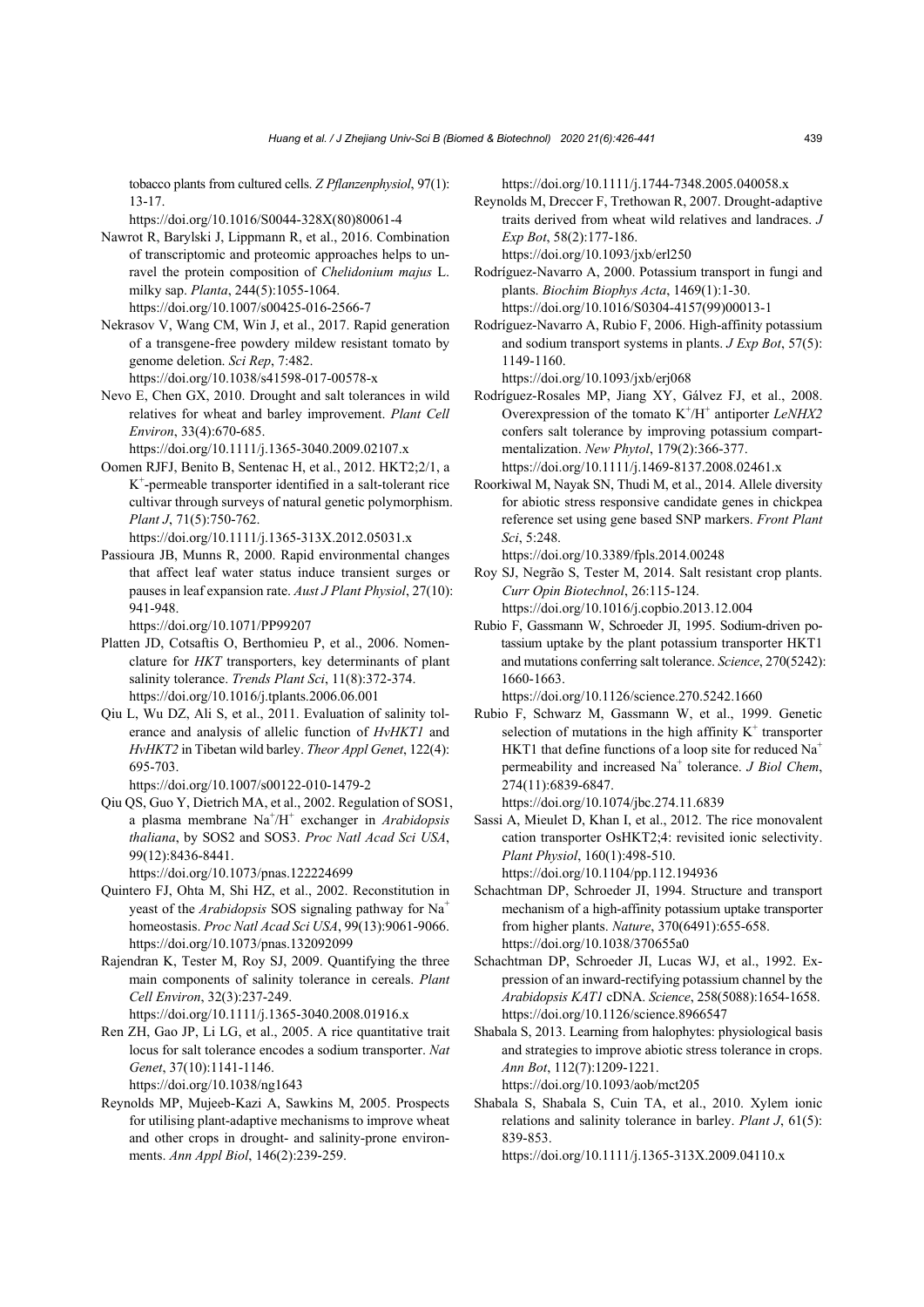- Shabala S, Bose J, Hedrich R, 2014. Salt bladders: do they matter? *Trends Plant Sci*, 19(11):687-691. https://doi.org/10.1016/j.tplants.2014.09.001
- Shen QF, Fu LB, Dai F, et al., 2016. Multi-omics analysis reveals molecular mechanisms of shoot adaption to salt stress in Tibetan wild barley. *BMC Genomics*, 17:889. https://doi.org/10.1186/s12864-016-3242-9
- Shen QF, Fu LB, Qiu L, et al., 2017. Time-course of ionic responses and proteomic analysis of a Tibetan wild barley at early stage under salt stress. *Plant Growth Regul*, 81(1): 11-21.
	- https://doi.org/10.1007/s10725-016-0180-0
- Shen QF, Yu JH, Fu LB, et al., 2018. Ionomic, metabolomic and proteomic analyses reveal molecular mechanisms of root adaption to salt stress in Tibetan wild barley. *Plant Physiol Biochem*, 123:319-330.

https://doi.org/10.1016/j.plaphy.2017.12.032

Shi HZ, Ishitani M, Kim C, et al., 2000. The *Arabidopsis thaliana* salt tolerance gene *SOS1* encodes a putative Na<sup>+</sup> /H+ antiporter. *Proc Natl Acad Sci USA*, 97(12):6896- 6901.

https://doi.org/10.1073/pnas.120170197

Shi HZ, Quintero FJ, Pardo JM, et al., 2002. The putative plasma membrane Na<sup>+</sup>/H<sup>+</sup> antiporter SOS1 controls longdistance Na<sup>+</sup> transport in plants. *Plant Cell*, 14(2):465-477.

https://doi.org/10.1105/tpc.010371

- Singh RK, Redoña E, Refuerzo L, 2009. Varietal improvement for abiotic stress tolerance in crop plants: special reference to salinity in rice. *In*: Pareek A, Sopory SK, Bohnert BH, et al. (Eds.), Abiotic Stress Adaptation in Plants: Physiological, Molecular and Genomic Foundation. Springer, Dordrecht, p.387-415.
- Suzuki K, Yamaji N, Costa A, et al., 2016. OsHKT1;4-mediated  $Na<sup>+</sup>$  transport in stems contributes to  $Na<sup>+</sup>$  exclusion from leaf blades of rice at the reproductive growth stage upon salt stress. *BMC Plant Biol*, 16:22. https://doi.org/10.1186/s12870-016-0709-4
- Tester M, Davenport R, 2003. Na<sup>+</sup> tolerance and Na<sup>+</sup> transport in higher plants. *Ann Bot*, 91(5):503-527. https://doi.org/10.1093/aob/mcg058
- Thomson MJ, de Ocampo M, Egdane J, et al., 2010. Characterizing the *Saltol* quantitative trait locus for salinity tolerance in rice. *Rice*, 3(2):148-160.

https://doi.org/10.1007/s12284-010-9053-8

- Wang FB, Liu JC, Zhou LJ, et al., 2016. Senescence-specific change in ROS scavenging enzyme activities and regulation of various SOD isozymes to ROS levels in *psf* mutant rice leaves. *Plant Physiol Biochem*, 109:248-261.
- Wang H, Zhang MS, Guo R, et al., 2012. Effects of salt stress on ion balance and nitrogen metabolism of old and young leaves in rice (*Oryza sativa* L.). *BMC Plant Biol*, 12:194. https://doi.org/10.1186/1471-2229-12-194
- Wang Y, Jia JF, 1999. Selection and characteristics analysis of NaCl-tolerant cell line from *Astragalus adsurgens* callus cultures. *Chin J Appl Environ Biol*, 5(6):547-550 (in Chinese).
- Wang YP, Cheng X, Shan QW, et al., 2014. Simultaneous editing of three homoeoalleles in hexaploid bread wheat confers heritable resistance to powdery mildew. *Nat Biotechnol*, 32(9):947-951. https://doi.org/10.1038/nbt.2969
- Waters S, Gilliham M, Hrmova M, 2013. Plant high-affinity potassium (HKT) transporters involved in salinity tolerance: structural insights to probe differences in ion selectivity. *Int J Mol Sci*, 14(4):7660-7680. https://doi.org/10.3390/ijms14047660
- Wu DZ, Shen QF, Cai SG, et al., 2013a. Ionomic responses and correlations between elements and metabolites under salt stress in wild and cultivated barley. *Plant Cell Physiol*, 54(12):1976-1988. https://doi.org/10.1093/pcp/pct134
- Wu DZ, Cai SG, Chen MX, et al., 2013b. Tissue metabolic responses to salt stress in wild and cultivated barley. *PLoS ONE*, 8(1):e55431. https://doi.org/10.1371/journal.pone.0055431
- Wu DZ, Shen QF, Qiu L, et al., 2014. Identification of proteins associated with ion homeostasis and salt tolerance in barley. *Proteomics*, 14(11):1381-1392.
- https://doi.org/10.1002/pmic.201300221 Xu D, Duan X, Xue QZ, et al., 2008b. Transformation of rice with agronomically useful genes toward production of insect-resistant and water stress-tolerant plants. Proceedings of the 3rd International Rice Genetics Symposium, Manila, Philippines, p.796-803.
- Xu HX, Jiang XY, Zhan KH, et al., 2008a. Functional characterization of a wheat plasma membrane  $Na^{+}/H^{+}$  antiporter in yeast. *Arch Biochem Biophys*, 473(1):8-15. https://doi.org/10.1016/j.abb.2008.02.018
- Yang Q, Chen ZZ, Zhou XF, et al., 2009. Overexpression of *SOS* (*Salt Overly Sensitive*) genes increases salt tolerance in transgenic *Arabidopsis*. *Mol Plant*, 2(1):22-31. https://doi.org/10.1093/mp/ssn058
- Yao X, Horie T, Xue SW, et al., 2010. Differential sodium and potassium transport selectivities of the rice OsHKT2;1 and OsHKT2;2 transporters in plant cells. *Plant Physiol*, 152(1):341-355.

https://doi.org/10.1104/pp.109.145722

- Ye JM, Kao KN, Harvey BL, et al., 1987. Screening salt-tolerant barley genotypes via  $F_1$  anther culture in salt stress media. *Theor Apple Genet*, 74(4):426-429. https://doi.org/10.1007/BF00289816
- Yu LJ, Nie JN, Cao CY, et al., 2010. Phosphatidic acid mediates salt stress response by regulation of MPK6 in *Arabidopsis thaliana*. *New Phytol*, 188(3):762-773. https://doi.org/10.1111/j.1469-8137.2010.03422.x
- Zahra J, Nazim H, Cai SG, et al., 2014. The influence of salinity on cell ultrastructures and photosynthetic apparatus of barley genotypes differing in salt stress tolerance. *Acta Physiol Plant*, 36(5):1261-1269.

https://doi.org/10.1007/s11738-014-1506-z

Zhang C, Li HJ, Wang JY, et al., 2017. The rice high-affinity  $K^+$  transporter OsHKT2;4 mediates  $Mg^{2+}$  homeostasis